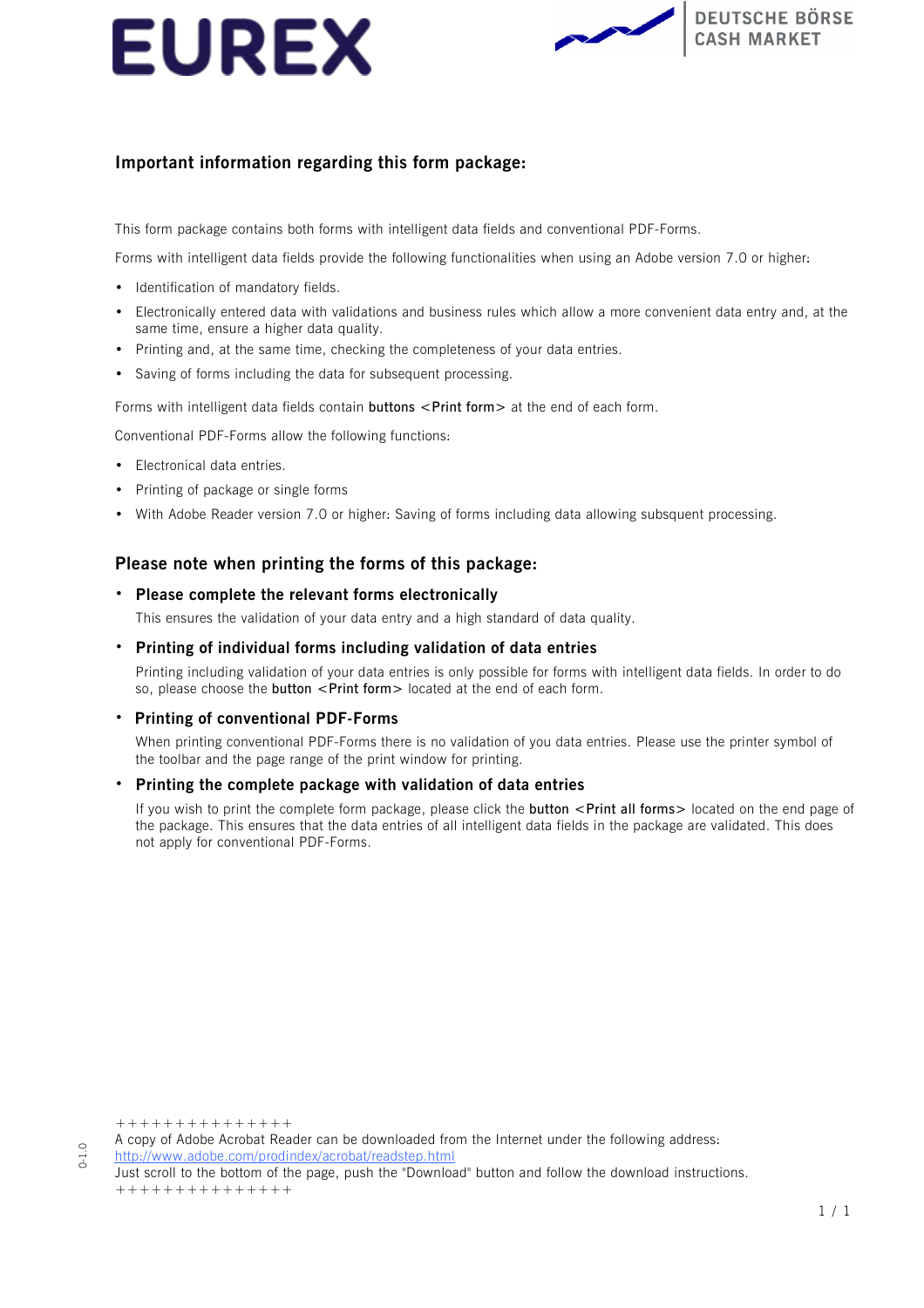



## Agreement, GTCs, Price List for the Connection Process as a Eurex Multi Member Frontend Provider

Agreement on the technical Connection to the Electronic Trading EDP Eurex for an Provider of the Multi-Member- $1.$ 

Frontend System (Provider Connection Agreement)

 $2.$ AGBs technische Anbindung MM-Provider

 $\overline{3}$ . Price List to the Agreement on the technical connection to the Electronic Trading EDP Eurex for a Provider of the Multi-Member-System (Provider Connection Agreement)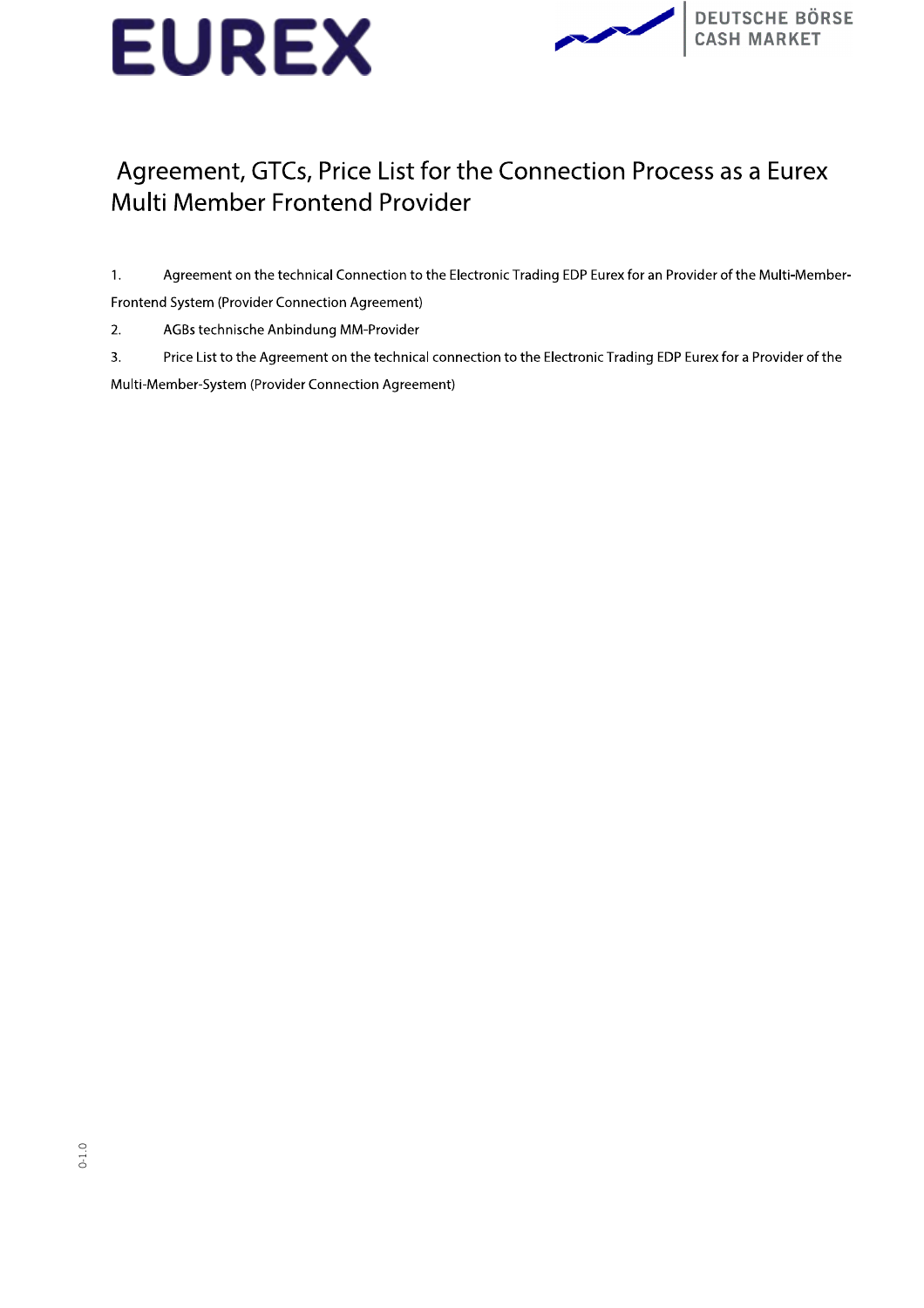$\overline{\phantom{a}}$  , and the set of the set of the set of the set of the set of the set of the set of the set of the set of the set of the set of the set of the set of the set of the set of the set of the set of the set of the s

 $\frac{1}{2}$  ,  $\frac{1}{2}$  ,  $\frac{1}{2}$  ,  $\frac{1}{2}$  ,  $\frac{1}{2}$  ,  $\frac{1}{2}$  ,  $\frac{1}{2}$  ,  $\frac{1}{2}$  ,  $\frac{1}{2}$  ,  $\frac{1}{2}$  ,  $\frac{1}{2}$  ,  $\frac{1}{2}$  ,  $\frac{1}{2}$  ,  $\frac{1}{2}$  ,  $\frac{1}{2}$  ,  $\frac{1}{2}$  ,  $\frac{1}{2}$  ,  $\frac{1}{2}$  ,  $\frac{1$ 

**Vertrag über die technische** 

**EDV für einen Multi-Member-Frontend-System Betreiber (Betreiber-Anschlussvertrag)**

**Anbindung an die Eurex® Handels-**



**EUREX** 

EХ

**(Provider Connection Agreement)**

zwischen der between

Eurex Frankfurt AG Neue Börsenstraße 1 60487 Frankfurt am Main

-nachfolgend "EFAG" genannt - Thereinafter referred to as "EFAG" -

und and

\* Unternehmensname / Company Name

\* Adresse /Address

\* Straße / Street \* Haus-Nr.

\* PLZ \* Ort / Place ZIP / Land / Country

\* Umsatzsteueridentifikations-NR / VAT identification –No

\* Ansprechspartner / Contact person

\* Telefon / Fax Nummer Phone / Fax Number

- nachfolgend "Vertragspartner" genannt - - -hereinafter referred to as "Contracting Party"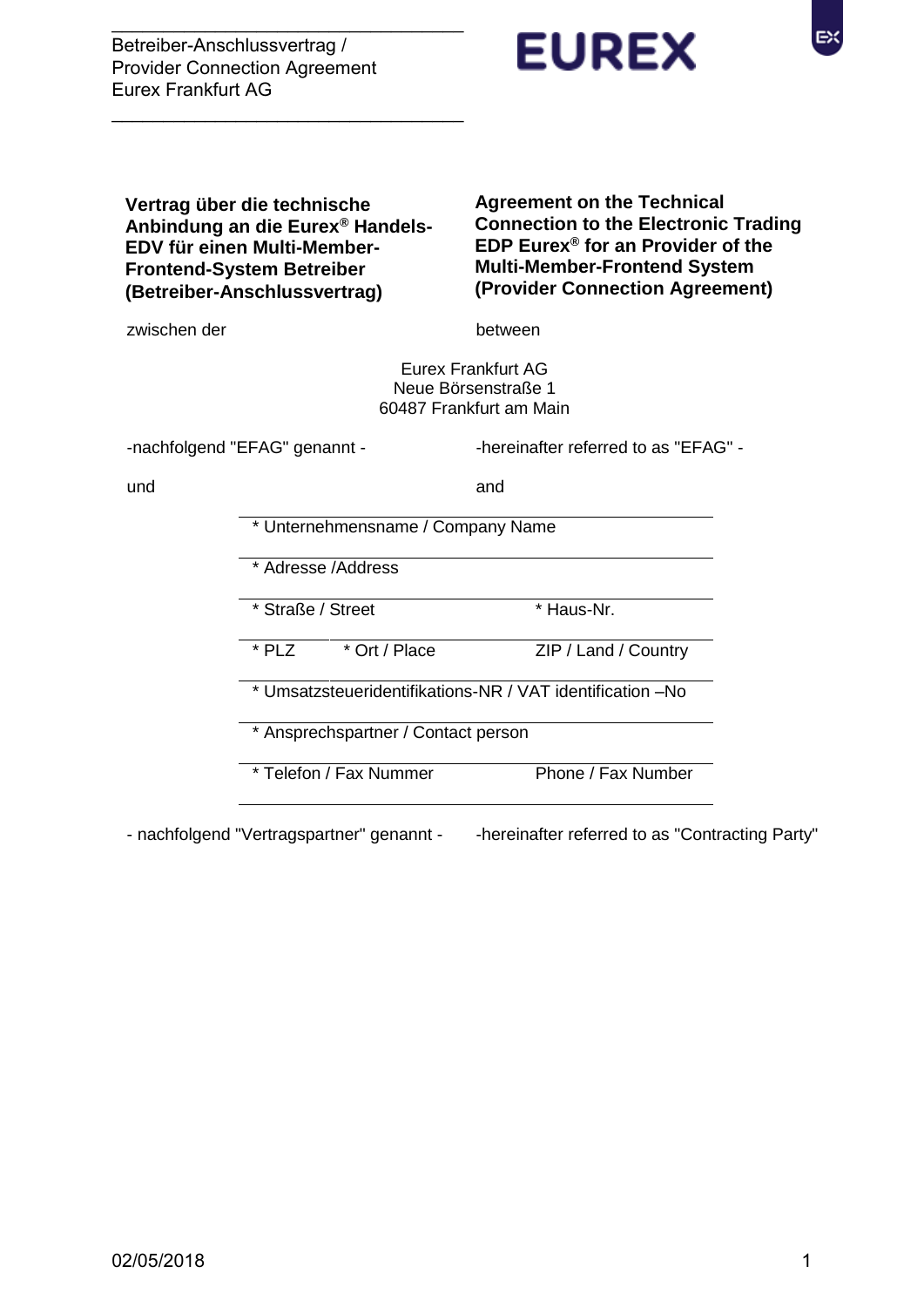$\overline{\phantom{a}}$  , and the set of the set of the set of the set of the set of the set of the set of the set of the set of the set of the set of the set of the set of the set of the set of the set of the set of the set of the s

 $\frac{1}{2}$  ,  $\frac{1}{2}$  ,  $\frac{1}{2}$  ,  $\frac{1}{2}$  ,  $\frac{1}{2}$  ,  $\frac{1}{2}$  ,  $\frac{1}{2}$  ,  $\frac{1}{2}$  ,  $\frac{1}{2}$  ,  $\frac{1}{2}$  ,  $\frac{1}{2}$  ,  $\frac{1}{2}$  ,  $\frac{1}{2}$  ,  $\frac{1}{2}$  ,  $\frac{1}{2}$  ,  $\frac{1}{2}$  ,  $\frac{1}{2}$  ,  $\frac{1}{2}$  ,  $\frac{1$ 

# **EUREX**

§ 1 Dieser Vertrag regelt die technische Anbindung des Vertragspartners als Multi-Member-Frontend-System Betreiber an die Handels-EDV Eurex® für das elektronische Handelssystem der EFAG sowie die Rechte und Pflichten der EFAG und des Vertragspartners.

Die technische Anbindung des Vertragspartners erfolgt zum Zweck der Erbringung einer oder mehrerer der nachfolgenden Dienstleistungen für Handelsteilnehmer der Eurex Deutschland ("Unternehmen") durch den Vertragspartner:

- Anbindung an die Handels-EDV Eurex und/oder
- Insourcing von Handels- bzw. Backoffice- bzw. Clearingfunktionen und/oder
- Automatisierte Weiterverarbeitung von Daten.

Weitere Voraussetzungen für die Erbringung der in Satz 2 genannten Dienstleistungen werden zwischen den Vertragsparteien in einer separaten Vereinbarung geregelt.

§ 2 Bestandteil dieses Vertrags sind die Allgemeine Geschäftsbedingungen zum Vertrag über die technische Anbindung eines Multi-Member-Frontend-System Betreibers an die Handels-EDV Eurex® (Betreiber-Anschlussvertrag) und das Preisverzeichnis zum Vertrag über die technische Anbindung an die Eurex® Handels-EDV für einen Multi-Member-Frontend-System Betreiber (Preisverzeichnis) in ihrer jeweils gültigen Fassung. Beide Vertragsbestandteile können über das Internet unter der Adresse www.eurexchange.com eingesehen und ausgedruckt werden.

§ 3 Die EFAG ist berechtigt, diesen Vertrag und/oder einzelne Vertragsbestandteile jederzeit unter angemessener Berücksichtigung der

§ 1 This agreement shall govern the technical connection of the Contracting Party which is a provider of the Multi-Member-Frontend System to the trading EDP Eurex® for the electronic trading system of EFAG, as well as the rights and obligations of EFAG and of the Contracting Party.

The technical connection of the Contracting Party shall enable the Contracting Party to render one or more of the following services for trading participants of Eurex Deutschland ("Companies"):

- Connection to the trading EDP Eurex and/or
- Insourcing of trading functions or clearing functions or backoffice functions respectively, and/or
- automated further processing of data.

Any further requirements for the rendering of services as specified in Clause 2 shall be defined in a separate agreement between the contracting parties.

§ 2 Part of this agreement are the General Terms and Conditions to the Agreement on the technical connection to the Trading EDP Eurex® for a Provider of the Multi-Member-Frontend-System (Provider Connection Agreement) and the Price List to the Agreement on the technical connection to the Trading EDP Eurex® for a Provider of the Multi-Member-Frontend-System (Price List) in its current version. Both parts of this agreement are available and can be printed out on the website [www.eurexchange.com](http://www.eurexchange.com/)

§ 3 EFAG is authorized to make amendments to this agreement and/or several parts thereof at any time under due consideration of the interests of the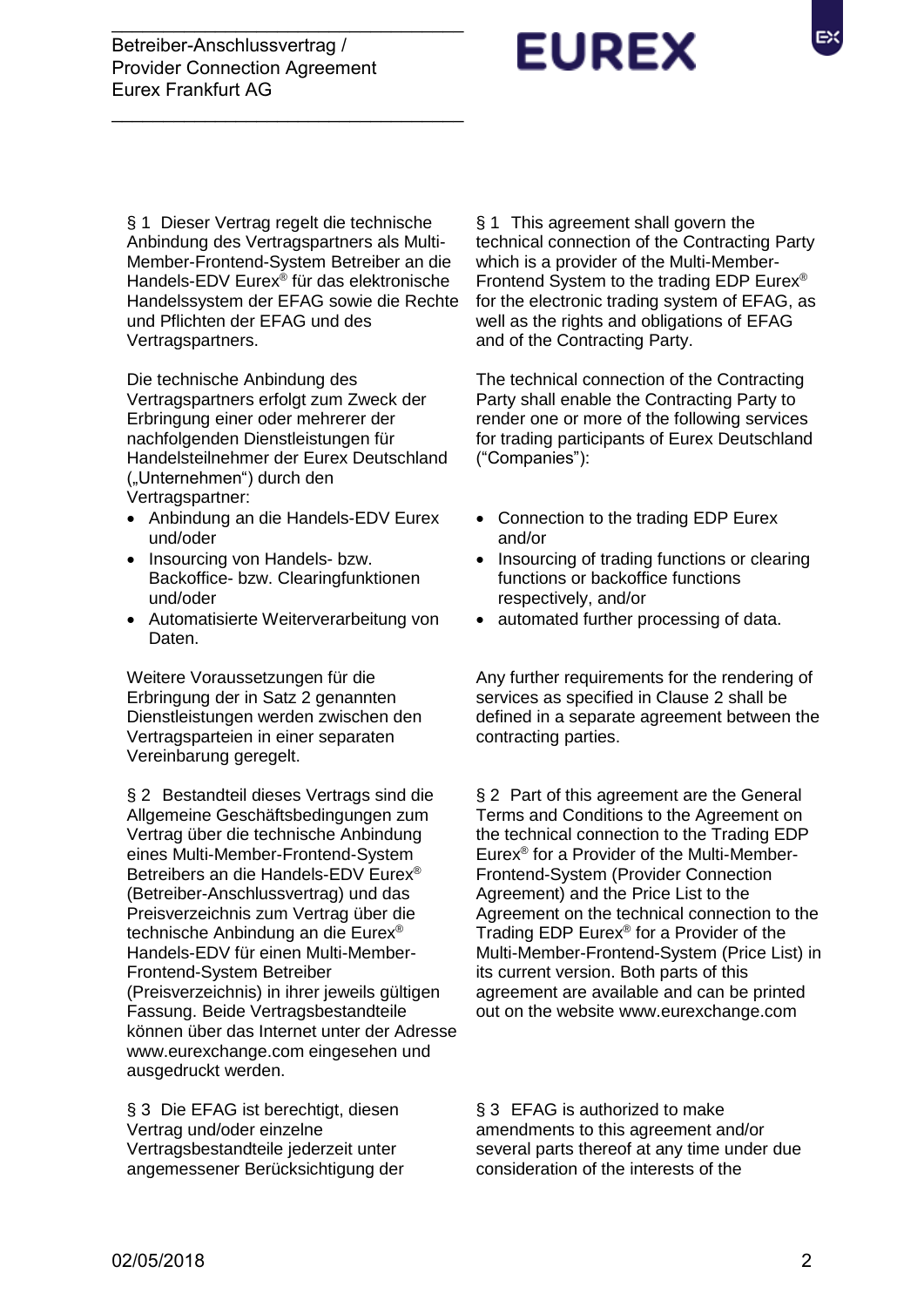Interessen des Vertragspartners zu ändern. Für entsprechende Änderungen gilt § 12 der Allgemeinen Geschäftsbedingungen des Anschlussvertrags.

 $\overline{\phantom{a}}$  , and the set of the set of the set of the set of the set of the set of the set of the set of the set of the set of the set of the set of the set of the set of the set of the set of the set of the set of the s

 $\frac{1}{2}$  ,  $\frac{1}{2}$  ,  $\frac{1}{2}$  ,  $\frac{1}{2}$  ,  $\frac{1}{2}$  ,  $\frac{1}{2}$  ,  $\frac{1}{2}$  ,  $\frac{1}{2}$  ,  $\frac{1}{2}$  ,  $\frac{1}{2}$  ,  $\frac{1}{2}$  ,  $\frac{1}{2}$  ,  $\frac{1}{2}$  ,  $\frac{1}{2}$  ,  $\frac{1}{2}$  ,  $\frac{1}{2}$  ,  $\frac{1}{2}$  ,  $\frac{1}{2}$  ,  $\frac{1$ 

§ 4 Dieser Vertrag unterliegt dem Recht der Bundesrepublik Deutschland. Ausschließlicher Gerichtsstand ist Frankfurt am Main. Die EFAG ist berechtigt, den Vertragspartner auch an seinem allgemeinen Gerichtsstand zu verklagen. Für die Auslegung dieses Vertrages ist der deutsche Wortlaut maßgeblich.

§ 5 Dieser Vertrag lässt das öffentlichrechtliche Verhältnis zwischen der Eurex Deutschland und dem Handelsteilnehmer der Eurex Deutschland, insbesondere hoheitliche Maßnahmen der Eurex Deutschland gegenüber diesem Handelsteilnehmer unberührt.

§ 6 Dieser Vertrag regelt den Vertragsgegenstand abschließend. Abweichende Vereinbarungen oder Nebenabreden der Parteien bestehen insoweit nicht.

§ 7 Sollten einzelne Bestimmungen dieses Vertrages unwirksam oder undurchführbar sein oder werden, so wird dadurch die Wirksamkeit der übrigen Bestimmungen nicht berührt. Anstelle der unwirksamen Vertragsbestimmungen tritt entweder die gesetzliche Regelung oder, bei Fehlen einer solchen Vorschrift, eine solche Regelung, die die Parteien nach Treu und Glauben zulässigerweise getroffen hätten, wenn ihnen die Unwirksamkeit oder Nichtigkeit bekannt gewesen wäre. Gleiches gilt, sofern eine Regelungslücke festgestellt wird.

Contracting Party. For respective amendments, § 12 of the General Terms and Conditions to the Connection Agreement shall apply.

§ 4 This agreement is subject to the laws of the Federal Republic of Germany. Sole place of jurisdiction shall be Frankfurt am Main. The EFAG is authorized to sue the Contracting Party also at its general place of jurisdiction. The German wording is authoritative for the interpretation of the contract.

§ 5 This agreement does not affect the relationship between Eurex Deutschland and the trading participant of Eurex Deutschland such relationship being regulated by public law - in particular mandatory measures by Eurex Deutschland vis-à-vis this trading participant.

§ 6 This agreement shall exclusively govern the subject matter of contract. Deviating or ancillary agreements of the parties do not exist.

§ 7 In the event that any individual terms of this Agreement should be or become invalid or impracticable, this shall not affect the validity of the remaining terms hereof. Any invalid contractual provision shall be replaced either by the statutory provision or (in the event of absence of such a rule) such provision as the parties would in good faith have admissibly adopted if they had been aware of the invalidity or nullity of the term which it replaces. The same shall apply in so far as it may be determined that the contractual provisions are incomplete.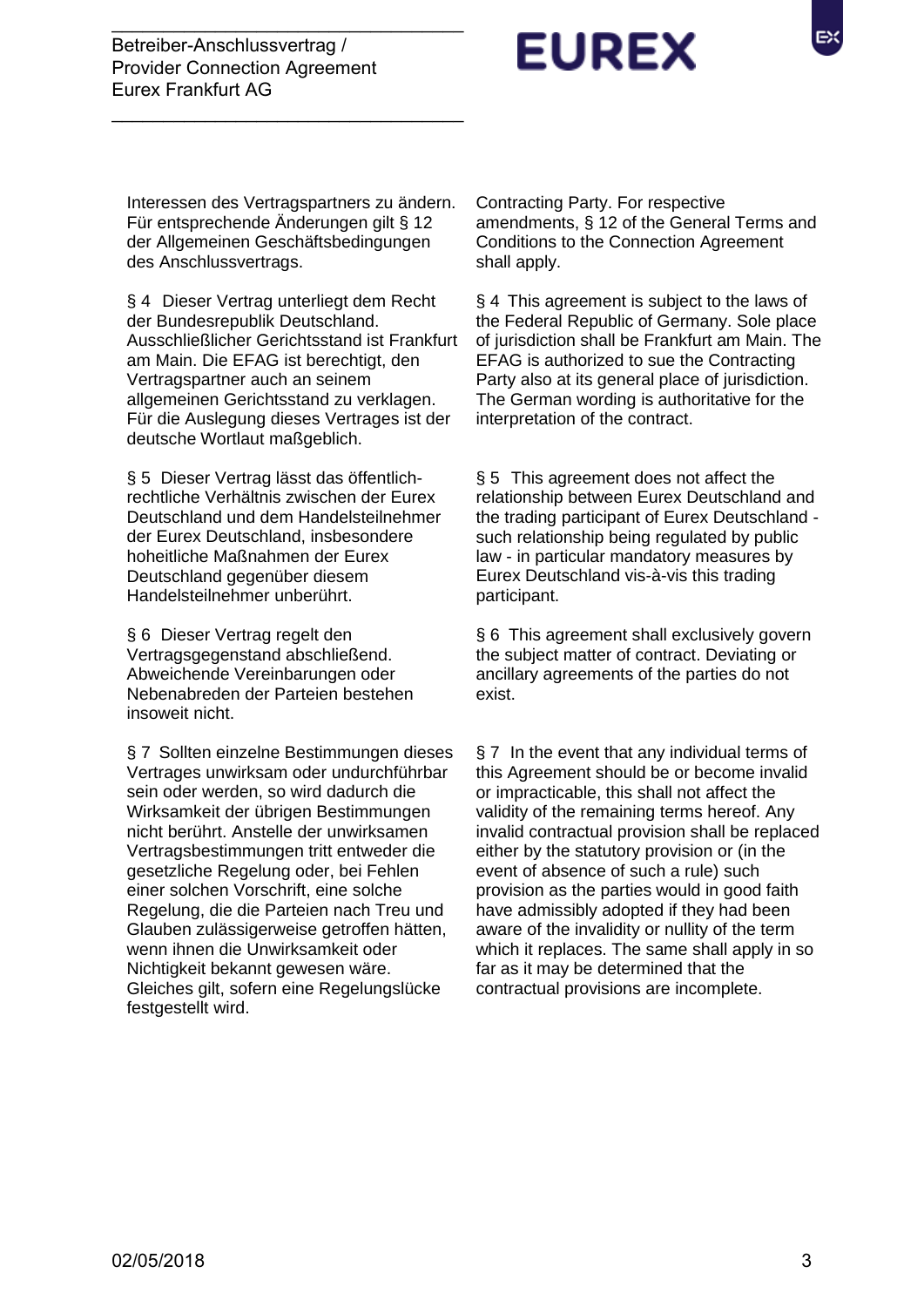Betreiber-Anschlussvertrag / Provider Connection Agreement Eurex Frankfurt AG



§ 8 Die Parteien sind sich einig, dass dieser Vertrag alle zeitlich vorhergehenden Vereinbarungen der Parteien über den Vertragsgegenstand ersetzt.

 $\overline{\phantom{a}}$  , and the set of the set of the set of the set of the set of the set of the set of the set of the set of the set of the set of the set of the set of the set of the set of the set of the set of the set of the s

 $\frac{1}{2}$  ,  $\frac{1}{2}$  ,  $\frac{1}{2}$  ,  $\frac{1}{2}$  ,  $\frac{1}{2}$  ,  $\frac{1}{2}$  ,  $\frac{1}{2}$  ,  $\frac{1}{2}$  ,  $\frac{1}{2}$  ,  $\frac{1}{2}$  ,  $\frac{1}{2}$  ,  $\frac{1}{2}$  ,  $\frac{1}{2}$  ,  $\frac{1}{2}$  ,  $\frac{1}{2}$  ,  $\frac{1}{2}$  ,  $\frac{1}{2}$  ,  $\frac{1}{2}$  ,  $\frac{1$ 

§ 8 The parties agree that this Agreement supersedes all earlier agreements between the parties in respect of the subject matter of the Agreement.

EX

Eurex Frankfurt AG

| Datum<br>/Date                         | authorisierte Unterschrift<br>/ authorized Signature | authorisierte Unterschrift<br>/ authorized Signature |
|----------------------------------------|------------------------------------------------------|------------------------------------------------------|
| Frankfurt am Main, den                 |                                                      |                                                      |
|                                        |                                                      |                                                      |
| Datum<br>/Date                         | authorisierte Unterschrift<br>/ authorized Signature | authorisierte Unterschrift<br>/ authorized Signature |
| Vertragspartner / Contracting<br>Party |                                                      |                                                      |
|                                        |                                                      |                                                      |
| Datum<br>/Date                         | authorisierte Unterschrift<br>/ authorized Signature | authorisierte Unterschrift<br>/ authorized Signature |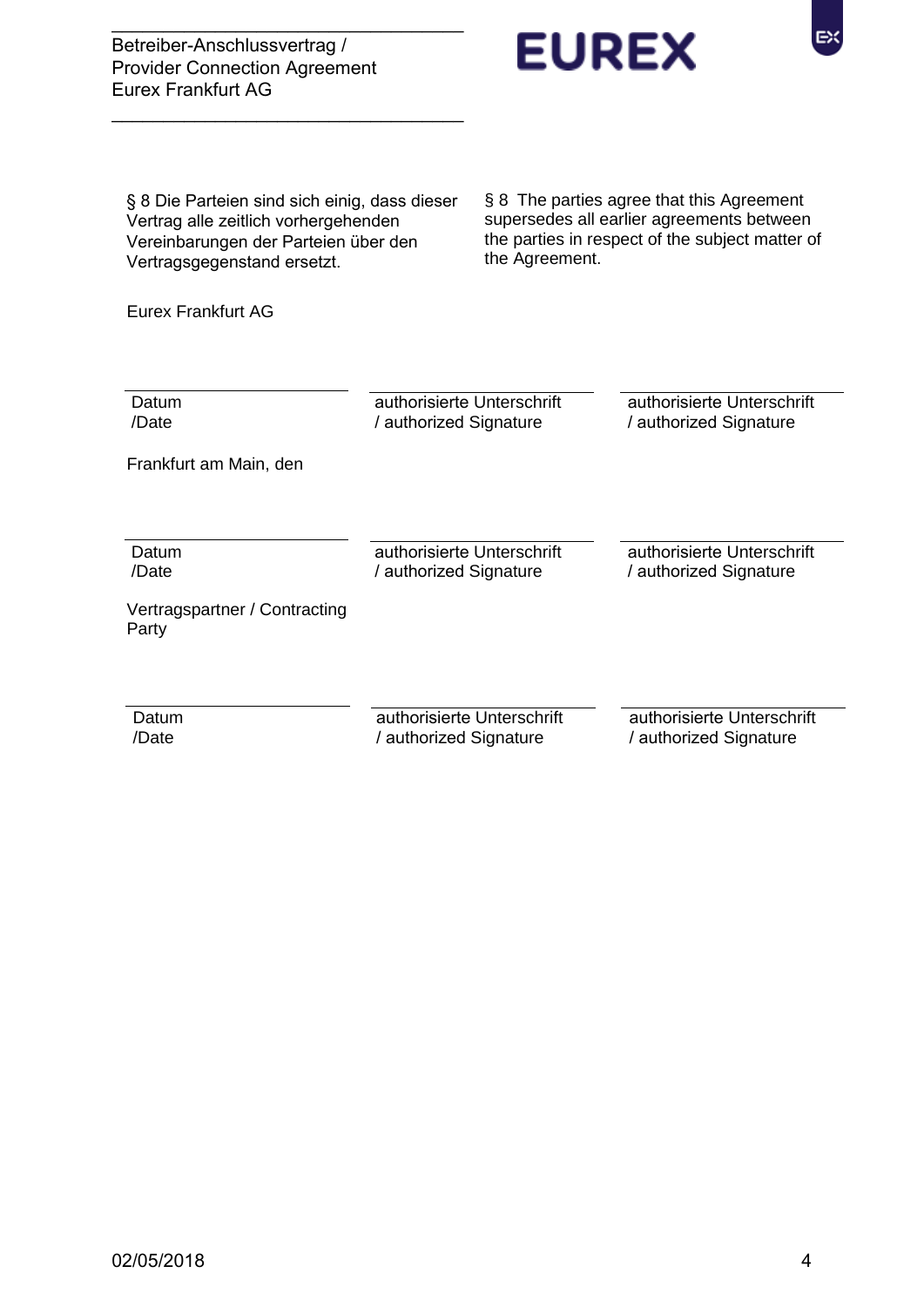

### **Price List to the Agreement on the technical connection to the Electronic Trading EDP Eurex for a Provider of the Multi-Member-System (Provider Connection Agreement)**

**English version:** 

The **Price List to the Agreement on the technical connection to the Electronic Trading EDP Eurex for a Provider of the Multi-Member-System** in its legally binding version is a part of the Agreement and General Terms and Conditions to the Agreement on technical connection of a Multi-Member-System Provider to the Exchange-EDP Eurex (Provider Connection Agreement). The price list can be downloaded under the following link:

### **Technology > Connection Fees**

For direct access to the Price List to the Agreement on the technical connection to the Electronic Trading EDP Eurex for a Provider of the Multi-Member-System please click [here.](http://www.eurexchange.com/exchange-en/technology/connection-fees)

For any questions you may have or any further information you require regarding the document or the admission process, please contact your Key Account Manager.

### **German version:**

Das **Preisverzeichnis zum Vertrag über die technische Anbindung an die Eurex Handels-EDV für einen Multi-Member-System Betreiber** ist in ihrer rechtlich bindenden Fassung ein Teil des Vertrags und der Allgemeinen Geschäftsbedingungen zum Vertrag über die technische Anbindung eines Multi-Member-System Betreibers an die Börsen-EDV Eurex (Betreiber-Anschlussvertrag). Das Preisverzeichnis ist unter dem folgenden Link zum Download verfügbar:

### **Technologie > Anbindungsentgelte**

Für einen direkten Zugriff auf das Preisverzeichnis zum Vertrag über die technische Anbindung an die Eurex Handels-EDV für einen Multi-Member-System Betreiber drücken Sie bitte [hier.](http://www.eurexchange.com/exchange-de/technologie/anbindungsentgelte)

Wenn Sie zum Dokument oder zum Antragsprozess insgesamt Fragen haben oder weitere Informationen benötigen, nehmen Sie bitte Kontakt mit Ihrem Key Account Manager auf.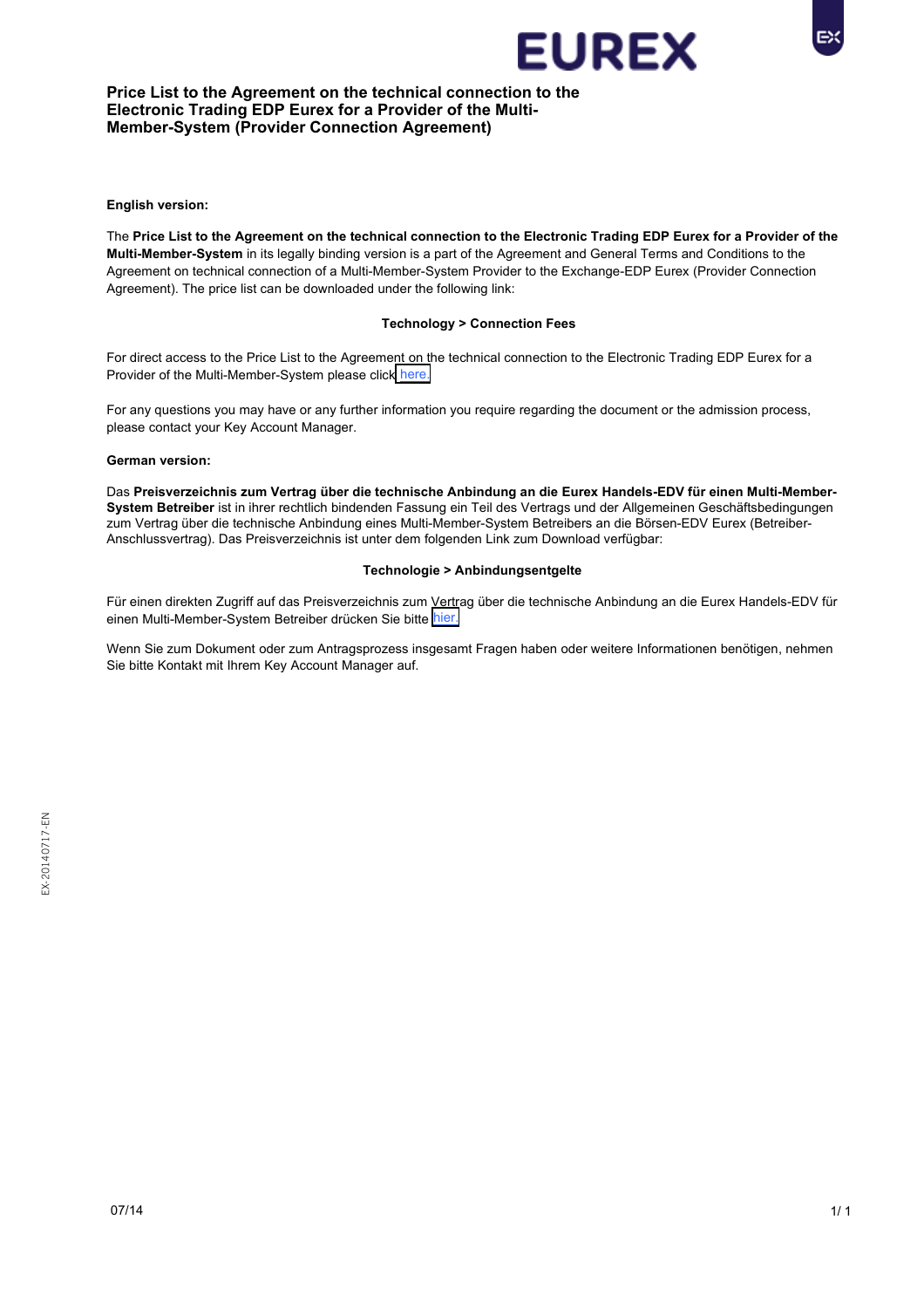

**Allgemeine Geschäftsbedingungen zum Vertrag über die technische Anbindung eines Multi-Member-System Betreibers an die Börsen-EDV Eurex® (Betreiber-Anschlussvertrag)**

### **§ 1 Definitionen § 1 Definitions**

(1) "Börsen-EDV" bezeichnet die von der Geschäftsführung der Eurex Deutschland für den Handel an der Eurex Deutschland ("Eurex-Börse") bestimmte Börsen-EDV Eurex®, einschließlich der Möglichkeit deren Nutzung zur Eingabe von Off-Book-Geschäften mittels des Eurex-Trade-Entry-Services, der den Bedingungen der Eurex Clearing AG unterliegt.

(2) "Konfigurationsparameter" sind die IP-Adresse, FTP- oder USER-Passwörter sowie ähnliche Daten, die die Kommunikation zwischen der Börsen-EDV und dem Teilnehmer-System ermöglichen und die die EFAG dem Vertragspartner gesondert mitteilt.

(3) Das "Eurex Enhanced Trading Interface" ("Eurex ETI") ist eine Schnittstelle der Börsen-EDV, über die Order- und Quote-Transaktionen und, zu Abwicklungszwecken, Off-Book-Geschäfte an die Börsen-EDV gesendet werden können.

(4) Das "Market Data Interface" ("Eurex MDI") ist eine optionale Schnittstelle der Börsen-EDV, über die saldierte Marktdaten, via Multicast empfangen werden können.

(5) Das "Eurex Enhanced Market Data Interface" ("Eurex EMDI") ist eine optionale, ausschließlich über Standleitung verfügbare Schnittstelle der Börsen-EDV, über die ungenettete Marktdaten via Multicast empfangen werden können.

(6) Das "Eurex Reference Data Interface" ("Eurex RDI") ist eine Schnittstelle der Börsen-EDV, über die Referenz-Daten zu an der Eurex-Börse gehandelten Produkten empfangen werden können.

(7) Das "Eurex Extended Market Data Service" ("Eurex EMDS") ist eine Schnittstelle der Börsen-EDV, über die erweiterte Marktdaten (z.B. Informationen zum Open Interest oder zu OTC Transaktionen) empfangen werden können.

**General Terms and Conditions to the Agreement on the technical connection of a Multi- Member-System Provider to the Exchange-EDP Eurex® (Provider Connection Agreement)**

(1) "Exchange-EDP" means the Exchange-EDP Eurex® determined by the Management Board of Eurex Deutschland for trading at Eurex Deutschland ("Eurex Exchange"), including the option of its utilization for Off-Book transactions entered via the Eurex Trade Entry Service which is subject to the conditions of Eurex Clearing AG.

(2) "Configuration Parameter" means the IP address, FTP- or user passwords and similar data guaranteeing the communication between the Exchange-EDP and the Participant System; EFAG shall inform the Contracting Party separately about such data.

(3) The "Eurex Enhanced Trading Interface" ("Eurex ETI") is an interface to the Exchange-EDP via which order transactions and quote transactions and, for purposes of settlement, Off-Book transactions can be sent to the Exchange-EDP.

(4) The "Market Data Interface" ("Eurex MDI") is an optional interface to the Exchange-EDP by way of which netted market data, can be received via Multicast.

(5) The "Eurex Enhanced Market Data Interface" ("Eurex EMDI") is an optional interface to the Exchange-EDP exclusively available via a leased line, by way of which unnetted market data can be received via Multicast.

(6) The "Eurex Reference Data Interface" ("Eurex RDI") is an interface to the Exchange-EDP via which reference data to the products traded at the Eurex Exchange can be received.

(7) The "Eurex Extended Market Data Service" ("Eurex EMDS") is an interface to the Exchange-EDP via which enhanced market data (e.g. information with regard to Open Interest or OTC transactions) can be received.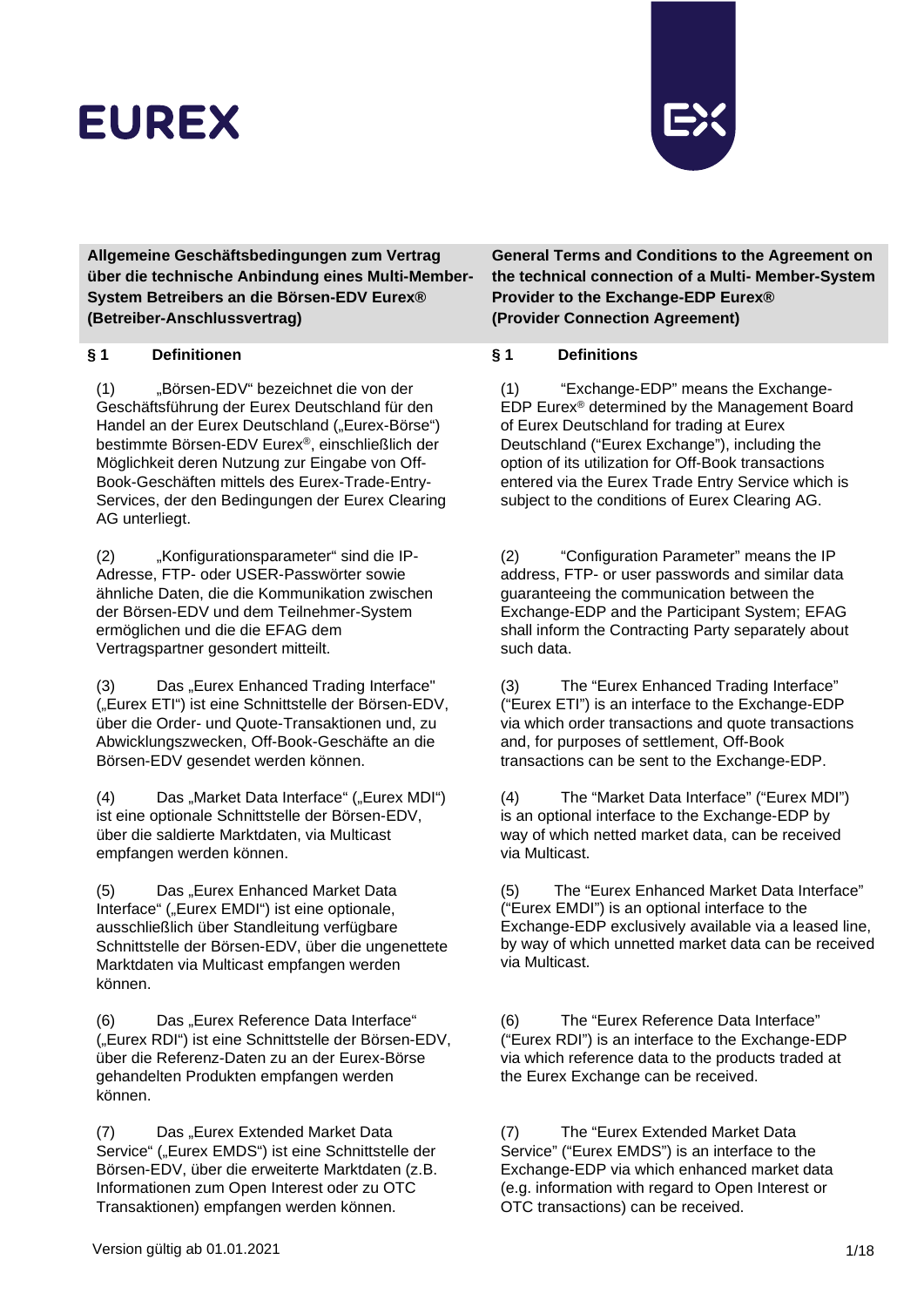

(8) Das "Eurex Enhanced Order Book Interface" ("Eurex EOBI") ist eine Schnittstelle der Börsen-EDV die unsaldierte Information über individuelle Orders und Quoten zu bestimmten Produkten liefert.

(9) Das "Eurex FIX Gateway" ist eine Schnittstelle der Börsen-EDV, über die Order-Transaktionen an die Börsen-EDV gesendet werden können.

(10) Die "Common Report Engine" ("CRE") ist ein optionaler, ausschließlich über Internet erreichbarer, Datenübertragungsprotokollserver, von dem Handels- und Abwicklungsdatenreports abgerufen werden können.

(11) Ein "Multi-Member-System Betreiber" erbringt für ein oder mehrere Unternehmen die in § 1 Satz 2 des Betreiber-Anschlussvertrages genannten Dienstleistungen.

(12) "Teilnehmer-System" bezeichnet die für die Anbindung an die Börsen-EDV bestimmten EDV- Anlagen, einschließlich aller Hard- und Softwarekomponenten, deren Betrieb im Verantwortungsbereich des Vertragspartners liegen.

(13) "Vertragspartner" ist ein Multi-Member-System Betreiber.

(14) "Unternehmen" sind zugelassene Handelsteilnehmer oder registrierte Kunden, für die der Vertragspartner die technische Anbindung an die Börsen-EDV bereitstellt und das er der EFAG angezeigt hat.

(15) "Verbundenes Unternehmen" bedeutet in Bezug auf den Vertragspartner ein Unternehmen, welches direkt oder indirekt durch einen oder mehrere Mittler den Vertragspartner kontrolliert oder von ihm kontrolliert wird oder gemeinsam mit dem Vertragspartner kontrolliert wird. Für die Zwecke dieser Definition bedeutet "Kontrolle" direktes oder indirektes Halten der Mehrheit der Anteile an einer Gesellschaft oder unmittelbarer oder mittelbarer beherrschender Einfluss auf eine Gesellschaft, ob durch Halten entsprechender Stimmrechte, auf Grund vertraglicher Regelungen oder in anderer Weise.

(8) The "Eurex Enhanced Order Book Interface" ("Eurex EOBI") is an interface to the Exchange-EDP, which provides unnetted information on each individual order and quote for a subset of products.

(9) The "Eurex FIX Gateway" is an interface to the Exchange-EDP via which order transactions can be sent to the Exchange-EDP.

(10) The "Common Report Engine" ("CRE") is an optional data transfer protocol server exclusively available via the internet, by way of which trading data reports and settlement data reports can be transferred.

(11) A "Multi-Member-System Provider" renders to one or more companies the services mentioned in § 1 Clause 2 of the Provider Connection Agreement.

(12) "Participant System" means the EDPequipment determined for connection to the Exchange- EDP including all hardware components and software components the operation of which lies within the responsibility of the Contracting Party.

(13) "Contracting Party" means a Multi-Member-System Provider.

(14) "Company" is the admitted trading participant or registered user for which the Contracting Party provides the technical connection to the Exchange-EDP and which the Contracting Party has notified to EFAG.

(15) "Affiliate" shall mean, with respect to the Contracting Party, a company that directly or indirectly through one or more intermediaries, controls or is controlled by the Contracting Party or is under common control with the Contracting Party. For purposes of this definition, "control" means the possession, directly or indirectly, of 50 % or more of the equity interests of a company or the power to direct or cause the direction of the management and policies of a company, whether through ownership of voting securities, by contract or otherwise.

(16) Eine "Installation" spiegelt Teile des (16) An "Installation" reflects parts of the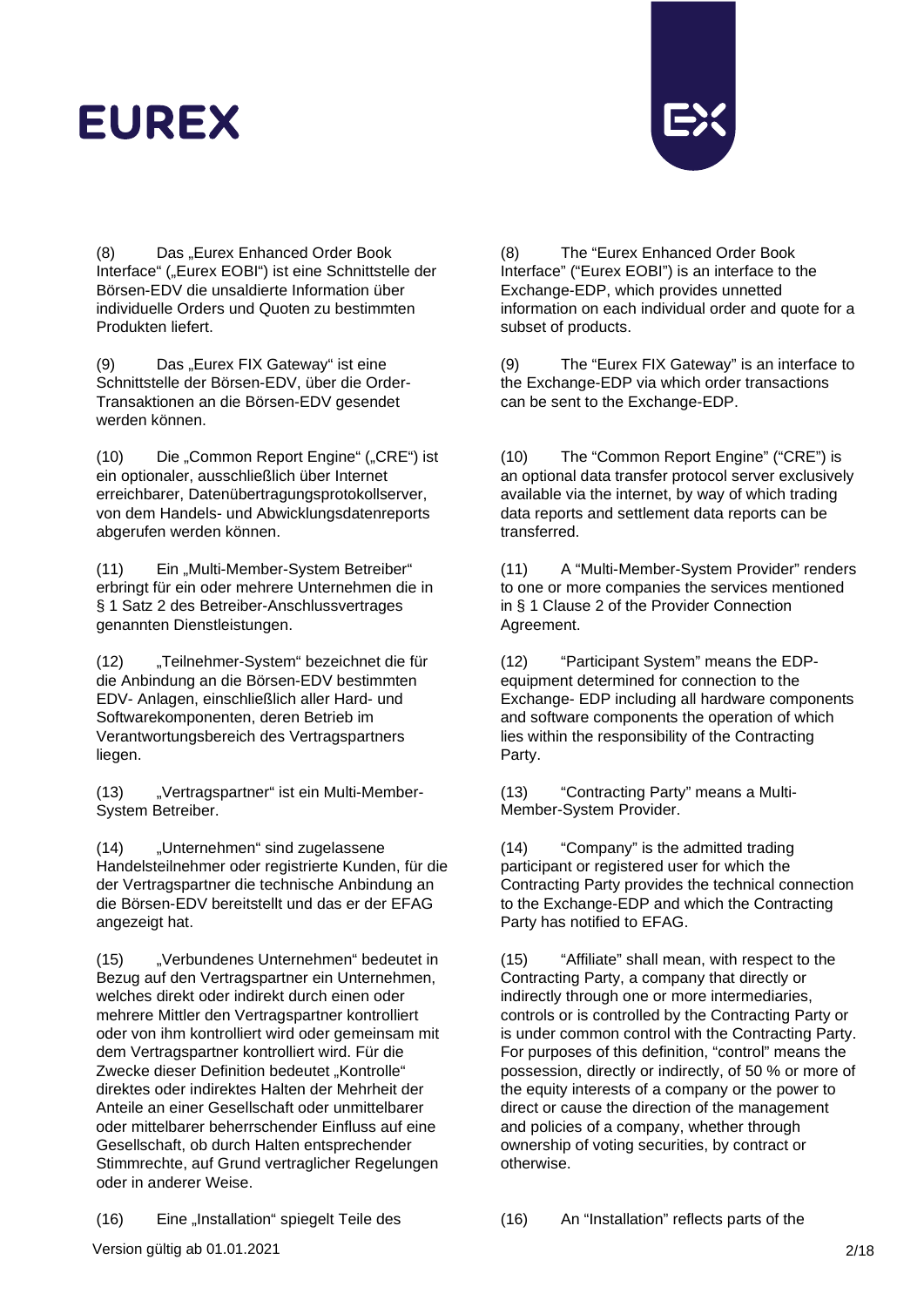

Börsen Netzwerkes wider. Einer Installation ist eine eindeutige Installations-ID zugeordnet. Nicht mehr als zwei Handelsverbindungen korrespondieren mit einer Installation, der Sessions der Handelsteilnehmer zugeordnet sind.

(17) Eine "redundante Anbindung" ist eine Anbindung, in der einer Installation zwei Standleitungen zugeordnet sind, die über dieselbe Bandbreite für den entsprechenden Service verfügen.

## **§ 2 Bereitstellung und Anschluss an das Netzwerk**

Die EFAG verpflichtet sich, dem Vertragspartner nach Maßgabe der Bestimmungen der Eurex-Börse Bandbreiten für eine Verbindung (Leitungsverbindung) von einem Zugangspunkt im Netzwerk der EFAG bis zu einem Übergabepunkt bei dem Vertragspartner fortlaufend bereitzustellen. Die EFAG wird die Interessen des Vertragspartners angemessen berücksichtigen. Die EFAG ist berechtigt, Dritte mit der Bereitstellung der Leitungsverbindung zu beauftragen. Die EFAG ist in diesen Fällen zur sorgfältigen Auswahl und Unterweisung des Dritten verpflichtet. Die technische Anbindung sowie die Bereitstellung und Nutzung der Bandbreiten ist entgeltlich.

## **§ 3 Technische Anbindung an die Börsen-EDV § 3 Technical Connection to Exchange-EDP**

(1) Die EFAG stellt dem Vertragspartner die technische Anbindung über Bandbreiten auf zwei Standleitungen, an mindestens eine Schnittstelle der Börsen-EDV (Mindestanbindung), bereit. Für Neuanbindungen oder bei einer Änderung der bestehenden Anbindung gilt abweichend von Satz 1, dass die EFAG dem Vertragspartner die technische Anbindung über Bandbreiten auf zwei Standleitungen, jeweils in einem Multi-Interface Channel ("MIC"), an mindestens eine Schnittstelle der Börsen-EDV zur Verfügung stellt (Mindestanbindung). Der Vertragspartner muss der EFAG mitteilen, an welche Schnittstelle(n) die Anbindung erfolgen soll. Die Anbindung an eine Schnittstelle muss immer redundant erfolgen. Diese Anbindungen dienen der Nutzung der Börsen-EDV in dem von der Eurex-Börse für die jeweilige Schnittstelle festgelegten Umfang durch die Unternehmen sowie der Erbringung von weiteren Dienstleistungen des Vertragspartners für diese Unternehmen.

exchange network and has a unique installation ID assigned. Not more than two trading connections correspond to a unique installation to which participant trading sessions are allocated.

(17) A "redundant connection" is a connection in which two leased lines have the same installation assigned and have the same bandwidth allocated for the respective service.

## **§ 2 Provision and Connection to the Network**

The EFAG shall undertake to make available to the Contracting Party in accordance with the provisions determined by the Eurex Exchange bandwidths for a connection (line connection) from an access point in the network of EFAG up to a transition point at the Contracting Party. EFAG shall pay due regard to the interests of the Contracting Party. EFAG shall be authorized to commission third parties with the provision of the line connection. In these cases, EFAG shall be obligated to choose and instruct such third parties in a diligent way. The technical connection as well as the provision and utilization of the bandwidths is subject to payment.

(1) EFAG shall make available to the Contracting Party the technical connection via bandwidths on two leased lines through at least one interface on the Exchange-EDP (minimum connection). When establishing a new connection or making a change to an existing connection, EFAG shall - in deviation to Clause 1 - make available to the Contracting Party the technical connection via bandwidths on two leased lines, each in a Multi-Interface Channel ("MIC"), to at least one interface to the Exchange-EDP (minimum connection). The Contracting Party must inform EFAG to which interface(s) the connection is to be established. Connection to an interface must always be carried out redundantly. Such connections shall serve the utilization of the Exchange-EDP by the Companies to the extent specified by the Eurex-Exchange with regard to the respective interfaces, as well as the provision of other services of the Contracting Partner for these Companies.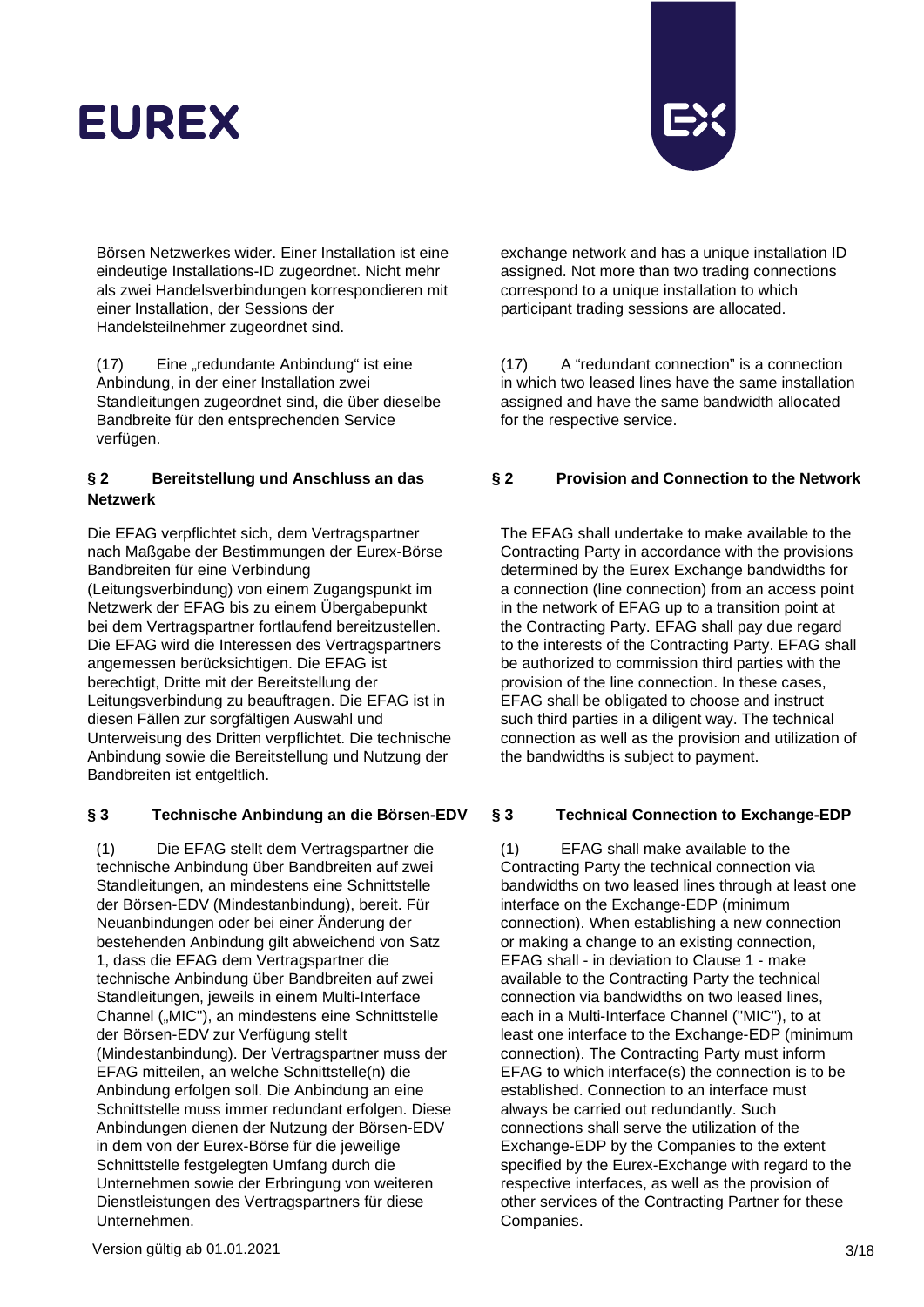

(2) Zusätzlich zur Anbindung nach Absatz 1 kann sich der Vertragspartner über Bandbreiten auf einer Internetleitung an die Börsen-EDV anbinden. Absatz 1 Satz 2 bis 4 gilt entsprechend.

(3) Abweichend von Abs. 1 Satz 1 kann auf Antrag des Vertragspartners die technische Anbindung über lediglich eine Standleitung erfolgen, wenn der Vertragspartner nicht mehr als drei, mit ihm verbundene Unternehmen, an die Börsen-EDV anbindet und dem keine systemtechnischen Bedenken entgegenstehen. Der Vertragspartner hat das Vorliegen, via Formular, der Voraussetzungen nach Satz 1 bei Antragsstellung und bei Veränderungen der Umstände gegenüber der EFAG nachzuweisen.

Die EFAG kann jederzeit verlangen, dass die Anbindung über zwei Standleitungen erfolgt, wenn dies aus systemtechnischen Gründen erforderlich erscheint.

(4) Die EFAG ist zur Abwendung von Schäden für das Netzwerk sowie die Börsen-EDV berechtigt, die technische Anbindung unter angemessener Berücksichtigung der Interessen des Vertragspartners zu unterbrechen. Die EFAG ist bemüht, den Vertragspartner über eine beabsichtigte Unterbrechung vorab zu benachrichtigen. Ist dies nicht möglich, ist die EFAG verpflichtet, die Benachrichtigung unverzüglich nachzuholen.

Die EFAG ist verpflichtet, während der Dauer des Betreiber-Anschlussvertrages die erforderlichen Maßnahmen zu treffen, um die vertragsgemäße Nutzung der Börsen-EDV im Rahmen des technisch Möglichen und wirtschaftlich Angemessenen zu ermöglichen. Im Fall einer Unterbrechung der Verfügbarkeit der Börsen-EDV ist die EFAG verpflichtet, im Rahmen des technisch Möglichen und wirtschaftlich Angemessenen, unverzüglich die erforderlichen Maßnahmen zur Wiederherstellung der vertragsgemäßen Nutzung der Börsen-EDV zu ergreifen. Die EFAG handelt mit der Sorgfalt eines ordentlichen Kaufmanns. Abweichend davon ist die EFAG berechtigt, bei allen mit der Erfüllung des Anschlussvertrags erforderlichen Aufgaben Dritte zu beauftragen. Die EFAG ist in diesen Fällen zur sorgfältigen Auswahl und Unterweisung des Dritten verpflichtet.

(2) In addition to a connection according to Paragraph 1, the Contracting Party may connect to the Eurex-EDP via bandwidths on an internet line. Paragraph 1 Clause 2 to 4 shall apply accordingly.

(3) In deviation to Paragraph 1 Clause 1, technical connection may - upon application by the Contracting Party - be established by merely one leased line provided that the Contracting Party connects to the Exchange-EDP not more than three of its affiliated companies and provided that there are no concerns in relation to the technical system opposing such connection. The Contracting Party has to provide evidence, via the relevant form, to EFAG of compliance with the conditions pursuant to Clause 1 upon application and in the event of a change regarding such circumstances.

EFAG may, at any time, request that such connection be established via two leased lines if this appears necessary for reasons relating to the technical system.

(4) In order to avoid damages for the network and the Exchange-EDP, EFAG shall be authorized to disconnect the technical connection under due consideration of the interests of the Contracting Parties. EFAG shall undertake to inform the Contracting Party about an intended disconnection beforehand. If this is not possible, EFAG is obligated to immediately remit such information.

During the term of the Provider Connection Agreement, EFAG is obligated to take the necessary actions in order to guarantee the contractual utilization of the Exchange-EDP within the technical possibilities and economic reasonableness. In the event of an interruption of the availability of the Exchange-EDP, EFAG is obligated – within the possibilities and economic reasonableness – to immediately take the actions necessary to re-establish the contractual utilization of the Exchange-EDP. EFAG shall act with the due diligence of an orderly businessman. In deviation thereto, EFAG is authorized to commission third parties with all duties arising within the fulfilment of the Connection Agreement. In these cases, EFAG shall choose and instruct the third parties in an orderly manner.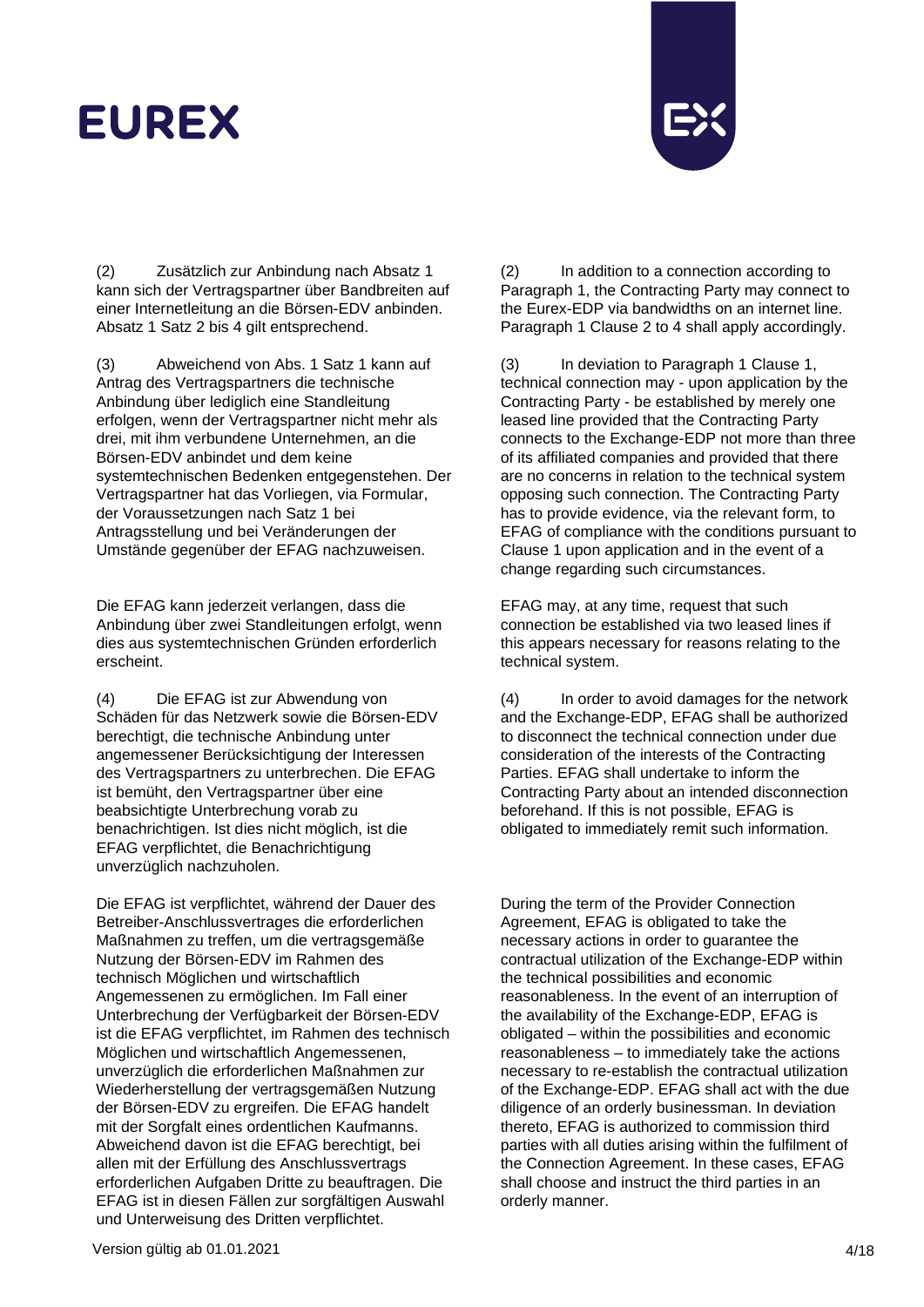

(5) Die EFAG ist jederzeit und nach eigenem Ermessen berechtigt, die Börsen-EDV zu aktualisieren und anzupassen ("Release"). Die EFAG wird den Vertragspartner über jedes Release im Voraus informieren ("Release Notes").

(6) Der Vertragspartner ist verpflichtet, die folgenden Pflichten einzuhalten:

- a) Bietet die EFAG in Bezug auf ein Release eine Simulations- und Testphase an ("Simulation"), ist der Vertragspartner verpflichtet, an der Simulation teilzunehmen, wenn in den Release Notes die Teilnahme an der Simulation für den Vertragspartner als verpflichtend vorgesehen wurde. Wird die Teilnahme an der Simulation für den Vertragspartner in den Release Notes nicht als verpflichtend vorgesehen, kann der Vertragspartner auch freiwillig an der Simulation teilnehmen. Stellt der Vertragspartner während der Simulation einen Fehler oder eine Fehlfunktion der Börsen-EDV fest, ist der Vertragspartner verpflichtet, die EFAG über einen solchen Fehler oder eine solche Fehlfunktion unverzüglich zu informieren.
- b) Der Vertragspartner hat der EFAG vor der erstmaligen Nutzung der Börsen-EDV nach der Einführung eines Release eine schriftliche Erklärung zu übermitteln, in der er gegenüber der EFAG bestätigt, dass
	- i) die aktualisierte Börsen-EDV erfolgreich einem Testverfahren unterzogen wurde, und
	- ii) dass das Teilnehmer-System und die Teilnehmer-Software mit der aktualisierten Börsen-EDV fehlerlos und ohne Unterbrechungen zusammenwirken ("Readiness Statement"). Ein Formular des Readiness Statement kann auf der Homepage von der EFAG heruntergeladen werden [\(www.eurexchange.com\)](http://www.eurexchange.com/).
- c) Sollte ein Release die Anpassung, Aktualisierung oder Änderung des Teilnehmer-Systems erfordern, wird der Vertragspartner

(5) EFAG is entitled to update or amend the Exchange-EDP (a "Release") at any time upon its sole discretion. However, EFAG shall notify the Contracting Party on any Release in advance ("Release Notes").

(6) The Contracting Party shall further be obliged to perform the following obligations:

- a) Whenever EFAG provides for a simulation and testing phase with respect to a Release ("Simulation"), the Contracting Party shall participate in such Simulation, provided that participating in such Simulation is specified as 'mandatory' for the Contracting Party in the Release Notes. In case the participation in the Simulation is not specified as mandatory for the Contracting Party, the Contracting Party may still choose to participate in the Simulation. If any error or malfunction of the Exchange-EDP occurs during the Simulation, the Contracting Party shall inform EFAG about such error or malfunction without undue delay.
- b) The Contracting Party shall, prior to the first use of the Exchange-EDP after the implementation of a Release, provide EFAG with a written statement confirming to EFAG that
	- i) the updated Exchange-EDP has successfully passed internal test procedures, and that
	- (ii) Participant System and Participant Software are interacting with the updated Exchange-EDP without any errors or interruptions. ("Readiness Statement"). A form of the Readiness Statement can be downloaded from the website of EFAG [\(www.eurexchange.com\)](http://www.eurexchange.com/).
- c) If a Release also requires an adaption, update or amendment of the Participant System, the Contracting Party shall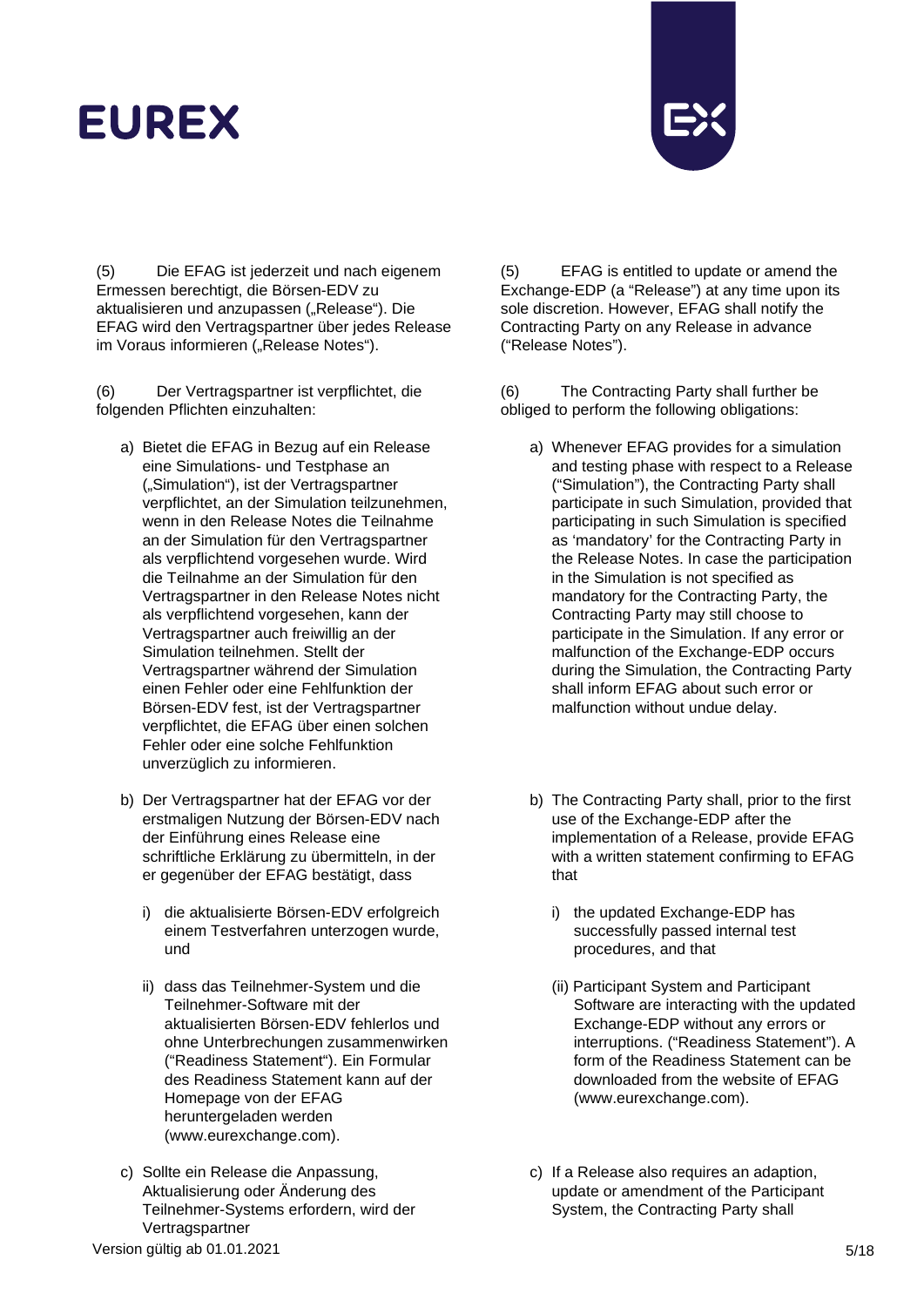

- i) das Teilnehmer-System entsprechend anpassen, aktualisieren oder ändern, um sicherzustellen, dass das Teilnehmer-System fehlerlos und ohne Unterbrechungen mit der Börsen-EDV zusammenwirkt, und
- ii) die Funktionsfähigkeit des Teilnehmer-Systems vor deren erstmaliger Nutzung ausreichend testen
- d) Eine Erklärung, dass die Börsen-EDV nach der Einführung des Release fehlerlos und ohne Störung mit dem Teilnehmer-System zusammenwirkt, gilt als durch den Vertragspartner abgegeben, wenn der Vertragspartner
	- i) entweder mit der Nutzung der Börsen-EDV nach der Einführung des Releases beginnt oder
	- ii) die EFAG nicht innerhalb einer Frist von 15 Geschäftstagen nach der Einführung des Release über den Eintritt von Fehlern oder Störungen in Bezug auf das Zusammenwirken der Börsen-EDV mit dem Teilnehmer-System informiert.

Die EFAG wird den Vertragspartner auf diese Rechtsfolge ausdrücklich in den Release Notes hinweisen.

- e) Im Falle einer Unterbrechung oder Fehlfunktion der Börsen-EDV befolgt der Vertragspartner jede Anweisung, die ihm durch die EFAG erteilt wird.
- f) Je Ordereingabeverbindung darf der Vertragspartner nicht mehr als 25.000 Ethernet Frames pro Sekunde, und 300,000 Ethernet Frames pro Minute an die Börsen-EDV senden.

(7) Die EFAG stellt über die Börsen-EDV Handelsinformationen in Form endgültiger Daten sowie in Form vorläufiger Daten zur Verfügung. Sie ist verpflichtet, alles technisch Mögliche und wirtschaftlich Angemessenen zu tun, um die Richtigkeit und Vollständigkeit dieser Daten

- i) adapt, update, or amend its Participant System accordingly to ensure that the Participant System interacts with the Exchange-EDP without any error or interruption, and
- ii) sufficiently test the functioning of the Participant System prior to the first use.
- d) A declaration by the Contracting Party stating that the Exchange-EDP interacts with the Participant System without any errors or malfunctions after the implementation of the Release shall be deemed to have been made if the Contracting Party
	- i) either commences with the use of the Exchange-EDP after the implementation of the Release, or
	- ii) fails, within a period of 15 Business Days after the implementation of the Release, to inform EFAG about the occurrence of any errors or malfunctions with respect to the interaction of the Participant System with the Exchange-EDP.

EFAG shall expressly draw the Contracting Party's attention to such legal consequence in the Release Notes.

- e) In case of any disruption or malfunction of the Exchange-EDP, the Contracting Party shall comply with any instruction given by EFAG.
- f) The Contracting Party shall not transmit more than 25,000 Ethernet Frames per second, and 300,000 Ethernet Frames per minute to the Exchange-EDP per Order Entry connection.

(7) EFAG shall provide through the Exchange-EDP trading information in the form of final data as well as preliminary data. It is obligated to make all technically possible and economically reasonable efforts to guarantee the correctness and completeness of these data. Preliminary data made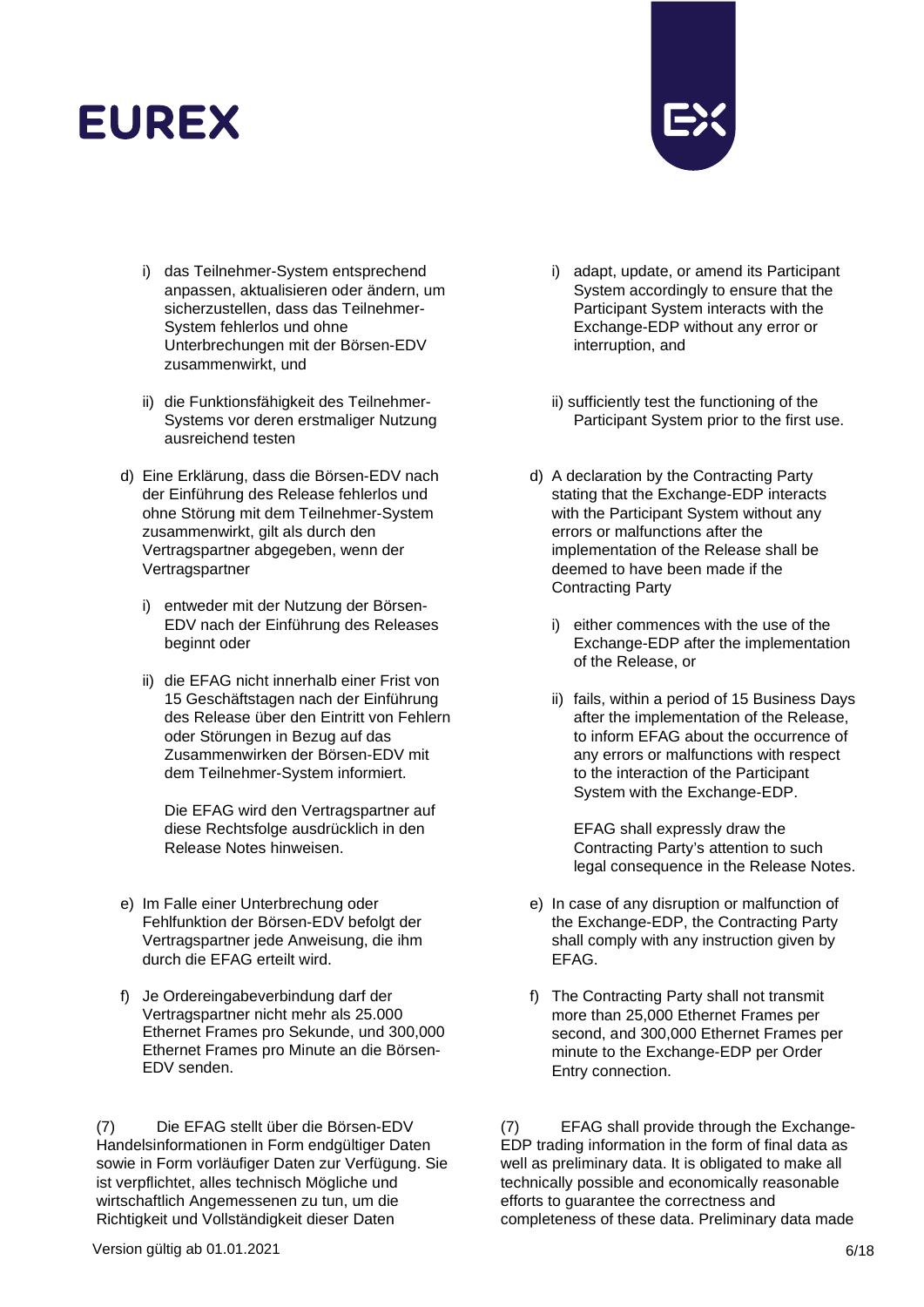

sicherzustellen. Zur Verfügung gestellte vorläufige Daten, die sich auf den Status der Ausführung bestimmter Orders oder Quotes beziehen, können in seltenen Fällen von den entsprechenden endgültigen Daten abweichen. Eine Pflicht der EFAG zur Übermittlung vollständig fehlerfreier Daten besteht hinsichtlich der übermittelten vorläufigen Daten nicht.

(8) Die EFAG stellt für den Zugang zu Handelsinformationen Schnittstellen- und Systemspezifikationen zur Verfügung. Die Schnittstellen- und Systemspezifikationen können im Internet unter www.eurexchange.com eingesehen und heruntergeladen werden. Der Vertragspartner ist verpflichtet, die von der EFAG veröffentlichten Schnittstellen- und Systemspezifikationen für eine Anbindung an die Börsen-EDV zu nutzen. Jede elektronische Kommunikation, die an die Börsen-EDV übermittelt wird, muss den Schnittstellen- und Systemspezifikationen entsprechen. Verwendet der Vertragspartner auf dem Teilnehmer-System eigene Software oder die Software von einem Drittanbieter, die zur Kommunikation mit der Börsen -EDV eingesetzt wird ("Teilnehmer-Software"), muss diese Teilnehmer-Software vollständig kompatibel mit der Börsen-EDV sein und muss mit der Börsen-EDV fehlerlos und ohne Unterbrechungen zusammenwirken. Die Teilnehmer-Software muss durch den Vertragspartner vor ihrem ersten Gebrauch ausreichend getestet werden. Die EFAG kann von dem Vertragspartner einen Nachweis über die Durchführung des Tests verlangen, der von dem Vertragspartner unverzüglich vorzulegen ist. Sollte die Teilnehmer-Software Störungen in der Börsen-EDV verursachen, kann die EFAG die Nutzung der Teilnehmer-Software mit sofortiger Wirkung untersagen.

(9) Bei einer Anbindung an die Börsen-EDV über Bandbreiten auf einer Standleitung erfolgt die Beschaffung, die Installation und der Betrieb der Standleitung zwischen der Börsen-EDV und dem Teilnehmer-System durch die EFAG oder werden von ihr in Auftrag gegeben.

(10) Bei einer Anbindung an die Börsen-EDV über Bandbreiten auf einer Internetleitung erfolgt die Beschaffung, die Installation, die Konfiguration sowie der Betrieb und die Wartung der Internetleitung zwischen der Börsen-EDV und dem available which relate to the status of the execution of certain orders or quotes may, in few cases, deviate from the respective final data. EFAG is not obligated to transfer completely correct data with regard to the transferred preliminary data.

(8) For the access to trading data, EFAG provides interface specifications and system specifications. The interface specifications and system specifications may be viewed and downloaded at www.eurexchange.com. The Contracting Party shall be obliged to use the interface specifications and system specifications published by EFAG to connect to the Exchange-EDP. All electronic communication sent to the Exchange-EDP by the Contracting Party must conform with the interface specifications and system specifications. If the Contracting Party uses its own software or software of a third-party on the Participant System that communicates with the Exchange-EDP ("Participant Software"), such Participant Software needs to be fully compatible with the Exchange-EDP and must interact with the Exchange-EDP without any error or interruption. The Participant Software shall be sufficiently tested by the Contracting Party prior to its first use. EFAG may ask the Contracting Party to provide evidence of the completion of such test, which the Contracting Party shall submit without undue delay. If the Participant Software causes problems within the Exchange-EDP, EFAG may prohibit the utilisation of the Participant Software with immediate effect.

(9) With regard to a connection to the Exchange- EDP via bandwidths on a leased line, the acquisition, installation and operation of such leased line between the Exchange-EDP and the Participant System shall be carried out or assigned by EFAG.

(10) With regard to a connection to the Exchange- EDP via bandwidths on an internet line, the Contracting Party shall carry out and shall be responsible for the acquisition, installation, configuration as well as the operation and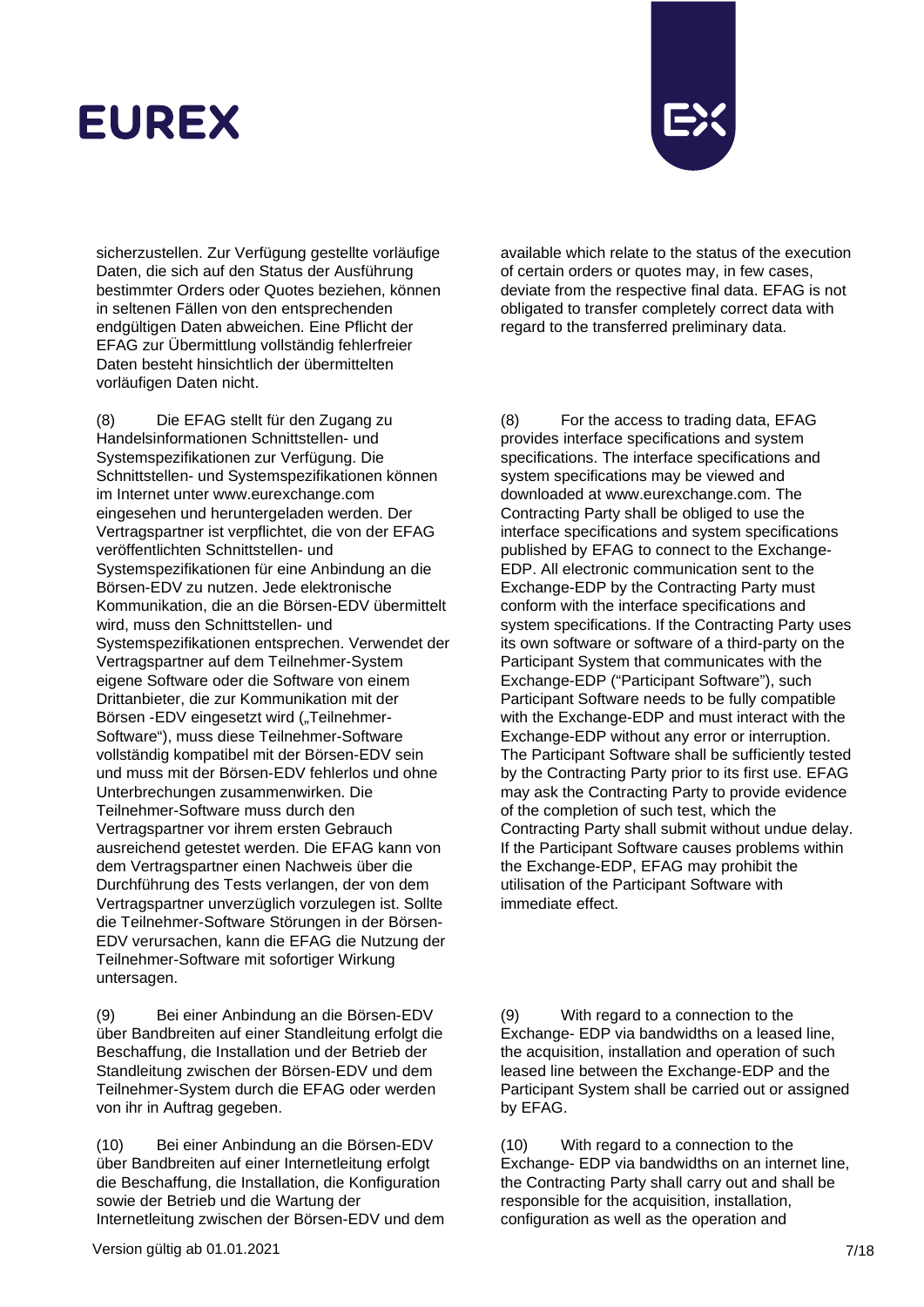

Teilnehmersystem durch den Vertragspartner und liegt in dessen Verantwortungsbereich. Die EFAG übernimmt keine Gewährleistung für die Verfügbarkeit und Performance von Internetleitungen.

Der Vertragspartner ist verpflichtet sicherzustellen, dass die Bandbreite seiner Internetanbindung für eine Anbindung an die Börsen-EDV ausreicht.

(11) Die EFAG stellt maximal sechsunddreißig (36) 10Gbit/s Order Entry-Verbindungen und zweiunddreißig (32) 10Gbit/s Market Data-Verbindungen pro Vertragspartner bereit – beschränkt auf vier (4) Verbindungen pro Access Point (Switch) pro Vertragspartner.

## **§ 4 IT-Beratungsleistungen bei erstmaliger und erfolgter Anbindung**

(1) Die EFAG ist auf Verlangen des Vertragspartners verpflichtet, den Vertragspartner bei der technischen Anbindung an das Netzwerk und die Börsen-EDV zu beraten und die MISS Hardware- Konfiguration des Vertragspartners zu klassifizieren. [Die EFAG veröffentlicht auf der](http://www/)  [Webseite www.e](http://www/)urexchange.com die hierzu erforderlichen Informationen.

(2) Die EFAG ist auf Verlangen des Vertragspartners verpflichtet, den Vertragspartner bei technischen Fragen oder Störungen betreffend das Netzwerk, die Börsen-EDV, der Schnittstellen sowie bei Änderungen der technischen Anbindung während der Handelszeiten der Eurex-Börse zu unterstützen.

## **§ 5 Entgelte § 5 Fees**

(1) Die vertragsgegenständlichen Leistungen erbringt die EFAG entgeltlich. Weiterhin ist der Vertragspartner zur Zahlung von Entgelten gemäß dem Preisverzeichnis (Anbindungsentgelte) in der jeweils gültigen Fassung verpflichtet. Hierzu ist die Erteilung einer Einzugsermächtigung verpflichtend. Das Preisverzeichnis kann im Internet unter der Adresse www.eurexchange.com eingesehen und ausgedruckt werden.

(2) Für die technische Anbindung an die einzelnen Schnittstellen und Nutzung der Börsen-EDV sowie die weiteren Leistungen gemäß § 4 Absatz 2 ist ein pauschales Grundentgelt in Höhe

maintenance of such internet line between the Exchange-EDP and the Participant System. EFAG shall not warrant for the availability and performance of internet lines.

The Contracting Party is obliged to ensure that the bandwidth of its internet connection is sufficient for connecting to the Exchange-EDP.

(11) EFAG provides a maximum of thirty-six (36) 10Gbit/s Order Entry and thirty-two (32) 10Gbit/s Market Data connections per Contracting Party – limited to four (4) connections per access point (switch) per Contracting Party.

## **§ 4 IT Consulting Services in case of first and effected connection**

(1) EFAG is obligated, upon request by the Contracting Party, to advise the Contracting Party with the technical connection to the network and the Exchange-EDP, and to classify the MISS hardware configuration of the Contracting Party. EFAG shal[l](http://www.eurexchange.com/) [publish on the website www.eurexchange.com](http://www.eurexchange.com/) the information necessary therefore.

(2) EFAG is, upon request by the Contracting Party, obligated to permanently be available to and support the Contracting Party in case of technical questions or breakdowns regarding the network, the Exchange-EDP, the interfaces as well as in case of changes to the technical connection during the trading hours of the Eurex Exchange.

(1) The services which are subject matter of the agreement are granted by EFAG against consideration. Furthermore, the Contracting Party shall be obligated to pay the fees pursuant to the price list (connection fees) in its current version. The granting of a direct debit authorisation is mandatory. The price list may be viewed and printed out under the website www.eurexchange.com.

(2) For the technical connection to the individual interfaces and the utilization of the Exchange-EDP, as well as for the other services pursuant to § 4 Paragraph 2, an overall basis fee in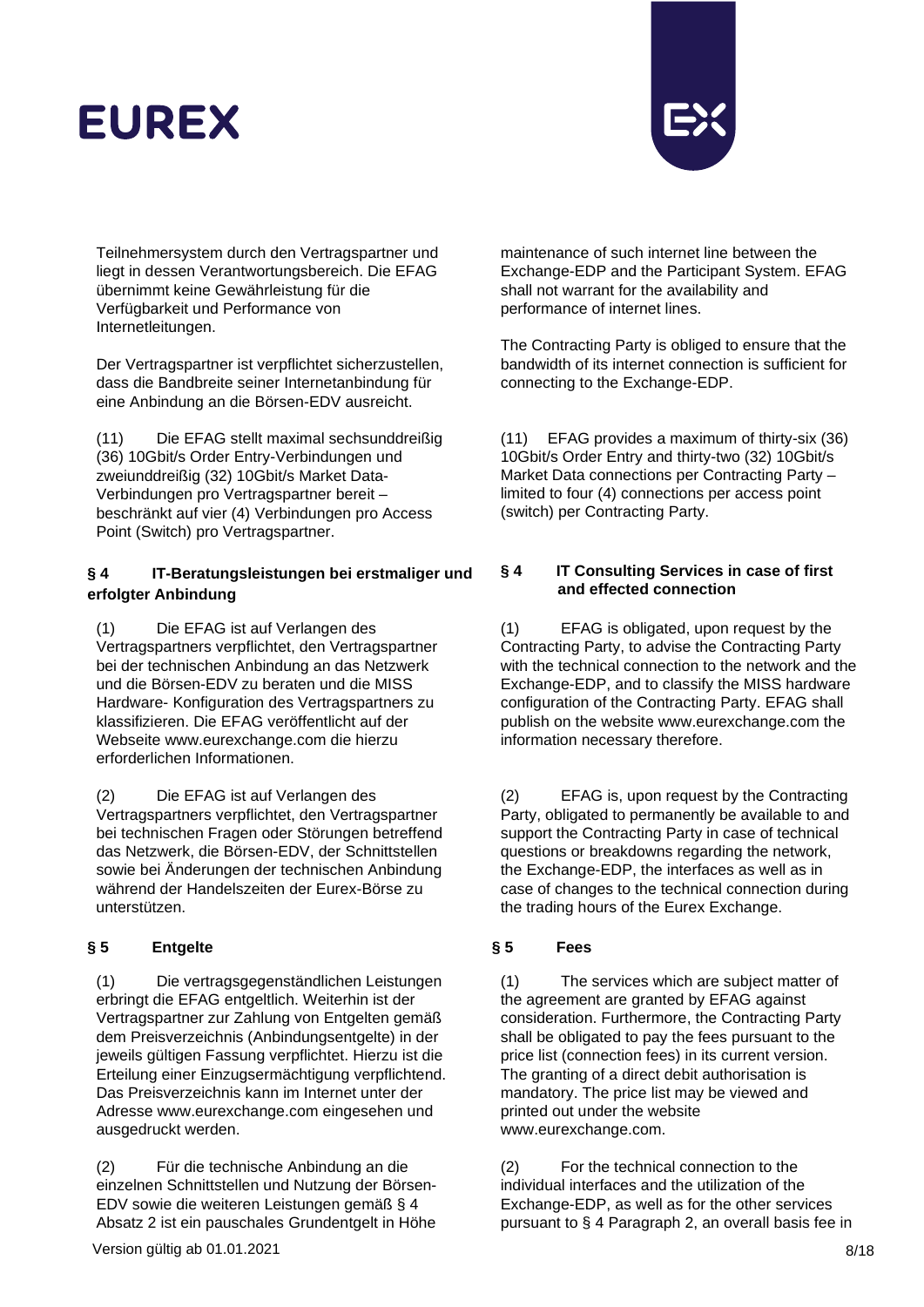

von € 3.000,- pro Monat zu zahlen. Der Vertragspartner ist (soweit er auf dem Gebiet der EU ansässig ist) verpflichtet, der EFAG eine Einzugsermächtigung für den Einzug der Forderungen zu erteilen. Das monatliche Entgelt für eine Anbindungskomponente wird ab dem Kalendermonat berechnet, der auf ihre technische Einrichtung folgt. Dies gilt unabhängig davon, ob der Multi-Member-System Betreiber die Anbindungskomponente bereits genutzt oder einen Funktionstest unternommen hat.

(3) Das Grundentgelt gemäß Absatz 2 entfällt für Multi-Member-System Betreiber, die entweder Handelsteilnehmer an der Eurex-Börse sind oder die ausschließlich verbundene Unternehmen an die Börsen-EDV anbinden. In Fällen von Verbindungen zu nur verbundenen Unternehmen, muss der Vertragspartner der EFAG, über die entsprechende Form, Beweise für eine solche rechtliche Zugehörigkeit und im Falle einer Änderung in Bezug auf solche Umstände zur Verfügung stellen.

(1) Der Vertragspartner ist verpflichtet, die von der EFAG bestimmten Konfigurationsparameter und die Bestimmungen der Eurex Deutschland in der jeweils gültigen Fassung einzuhalten. Diese Bestimmungen können im Internet unter der Adresse www.eurexchange.com eingesehen und ausgedruckt werden.

(2) Besitzt der Vertragspartner mehr als eine redundante Anbindung, ist er verpflichtet, diese Anbindungen unterschiedlichen, teilnehmerinternen Netzwerkbereichen zuzuweisen. Betreibt der Vertragspartner ein oder mehrere Teilnehmersysteme, ist der Vertragspartner verpflichtet, sicherzustellen, dass die Funktionsfähigkeit des Netzwerkes nicht beeinträchtigt ist.

(3) Der Vertragspartner ist verpflichtet, bei einer Anbindung über Bandbreiten auf einer Standleitung oder Internetleitung die für die Beschaffung, Installation, Konfiguration, Betrieb, Wartung und Anbindung des Teilnehmer-Systems an das Netzwerk der Eurex anfallenden Kosten zu tragen.

Der Vertragspartner verpflichtet sich, die für die Anbindung an die Börsen-EDV verwendeten Server

the amount of  $\text{\large\ensuremath{\in}} 3,000.00$  per month shall be paid. The Contracting Party (as long as the Contracting Party is resident on EU territory) shall be obliged to grant to EFAG a direct debit authorisation for the collection of claims. Monthly fees for a connection component are charged starting with the calendar month following the technical implementation of the connection. This applies regardless of whether the Multi-Member-System Provider has already used the connection or has made a functional test.

(3) The basis fee pursuant to Paragraph 2 shall not apply to the Multi-Member-System Providers who are either trading participants on the Eurex Exchange or who are connecting only affiliated companies to the Exchange-EDP. In cases of connections to affiliated companies only, the Contracting Party must provide to EFAG, via the relevant form, evidence of such legal affiliation as well as in cases of a change regarding such circumstances.

### **§ 6 Weitere Pflichten des Vertragspartners § 6 Other Duties of the Contracting Parties**

(1) The Contracting Party shall be obligated to comply with the configuration parameters set forth by EFAG and with the Implementation Regulations of Eurex Deutschland Concerning Technical Equipment. These provisions may be viewed on and printed out from the website www.eurexchange.com.

(2) In case the Contracting Party owns more than one redundant connection, he shall be obligated to assign such connections to different, participant- internal network areas. In case the Contracting Party operates one or more participant systems, he is obligated to guarantee that the operability of the network is not impaired.

(3) With regard to a connection via bandwidths on a leased line or an internet line, the Contracting Party is obligated to bear the costs incurring for the provision, configuration, operation, maintenance and connection of the participant system to the network of Eurex.

The Contracting Party undertakes to utilize the server used for the connection to the Exchange-EDP only after prior approval by EFAG and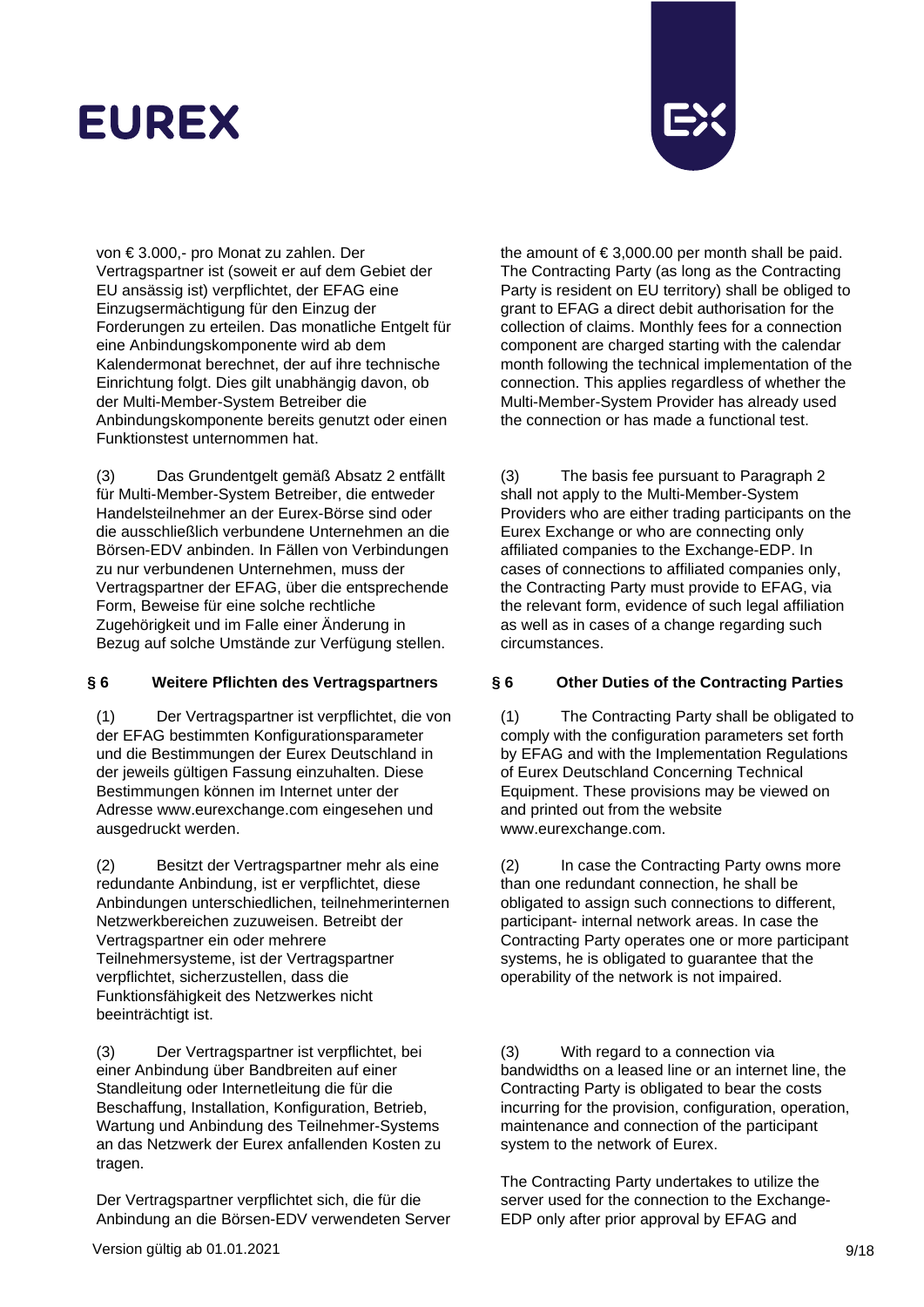

nicht ohne vorherige schriftliche Genehmigung der EFAG und ausschließlich für die in diesem Vertrag bestimmten Zwecke zu nutzen.

(4) Jeder Vertragspartner ist in seinem Verantwortungsbereich selbst für die Ergreifung geeigneter Maßnahmen zur Notfallplanung und -bewältigung verantwortlich.

(5) Der Vertragspartner ist verpflichtet, bei der Verwendung von Teilnehmer-Systemen den neuesten Stand der Technik einzuhalten, insbesondere die Bekanntmachungen der EFAG zum Stand der Technik zu befolgen und über die entsprechenden Betriebssystemversionen und Applikationssoftware Anforderungen in ihrer jeweils aktuellen Version zu verfügen.

(6) Der Vertragspartner ist verpflichtet, das für die Durchführung des Vertrages erforderliche Personal in ausreichender Anzahl und Qualifizierung während der Betriebszeiten des Netzwerkes der EFAG bereitzuhalten und eine telefonische Erreichbarkeit sicherzustellen. Zudem ist der EFAG bei Vertragsschluss ein Ansprechpartner des Vertragspartners oder eines von ihm beauftragten Dritten zu benennen.

(7) Der Vertragspartner ist verpflichtet, bei der Erbringung der Leistung mitzuwirken. Er teilt hierzu der EFAG oder den von ihr beauftragten Dritten auf Anfrage alle für die Vertragsdurchführung erforderlichen Informationen mit und gibt alle dazu erforderlichen Erklärungen ohne schuldhaftes Zögern ab. Der Vertragspartner ist verpflichtet, bei technischen Unregelmäßigkeiten oder Störungen den Weisungen der EFAG Folge zu leisten. Die EFAG ist verpflichtet, bei Erteilung von Weisungen die berechtigten Interessen des Vertragspartners zu berücksichtigen.

Der Vertragspartner ist verpflichtet, der EFAG sowie den von ihr beauftragten Dritten Zutritt zu Räumlichkeiten des Vertragspartners oder des von dem Vertragspartner beauftragten Dritten zu verschaffen, soweit dies zur Beseitigung von Störungen der technischen Anbindung oder der Börsen-EDV erforderlich ist. Kommt der Vertragspartner seinen Mitwirkungspflichten nicht nach, kann die EFAG ihre Leistungen zurückbehalten, soweit die Leistungserbringung ohne Erfüllung der Mitwirkungspflichten nicht möglich ist. Weitere Rechte der EFAG bleiben

exclusively for the purposes stated in this agreement.

(4) Within its scope of responsibility, each Contracting Party itself is responsible for taking adequate measures for an emergency plan and coverage.

(5) Each Contracting Party shall be obligated when using participant systems - to hold the latest state of technology, in particular to comply with the announcements of EFAG regarding the state of the technology and to own the respective system software versions and application software in their current version.

(6) The Contracting Party shall be obligated to provide staff in a sufficient number and qualification during the operating hours of the network of EFAG, such staff being necessary for fulfilment of the agreement, and to ensure availability via telephone. Furthermore, when concluding the agreement, EFAG shall be informed about a contact person of the Contracting Party or a third party commissioned by it.

(7) The Contracting Party is obligated to contribute to the service provision. For this purpose, he shall, upon request, inform EFAG or the third parties commissioned by it about all information necessary for fulfilment of the agreement and shall submit all necessary declarations without culpable hesitation. The Contracting Party is obligated, in case of technical irregularities or breakdowns, to follow the instructions of EFAG. When giving instructions, EFAG is obligated to consider the justified interests of the Contracting Party.

The Contracting Party is obligated to provide EFAG and the third parties commissioned by it access to the premises of the Contracting Party or the third party commissioned by , to the extent this is necessary in order to eliminate technical breakdowns of the technical connection or the Exchange-EDP. In case the Contracting Party does not fulfil its contribution duties, EFAG may hold back its services, provided the service provision is not possible without fulfilment of the contribution duties. Other rights of EFAG shall be unaffected thereby.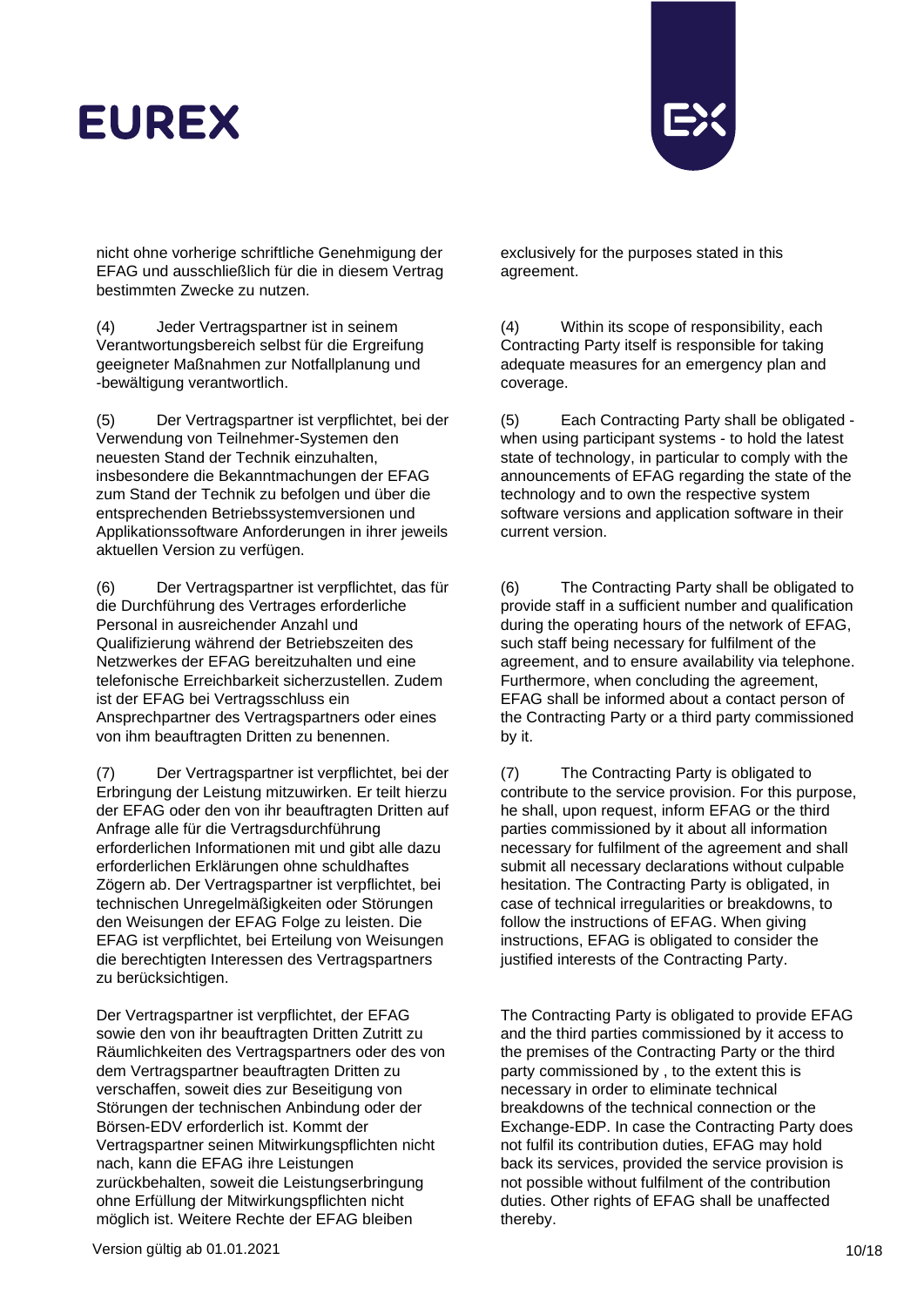

hiervon unberührt.

(8) Soweit der Vertragspartner neben der technischen Anbindung von Börsenteilnehmern auch das Insourcing von Trading, Backoffice- bzw. Clearingfunktionen oder/und die automatisierte Weiterverarbeitung der empfangenen Eurex-Handelsdaten eines oder mehrerer Handelsteilnehmer übernommen hat, ist er ausschließlich zur automatisierten Weiterverarbeitung der empfangenen Eurex-Handelsdaten berechtigt, soweit dies zum Verwalten und der Abwicklung/dem Clearing der von dem jeweiligen Börsenteilnehmer an der Eurex-Börse abgeschlossenen Geschäfte erforderlich ist.

(9) Die aus dem Eurex-Handelssystem empfangenen Daten dürfen mithin von dem Vertragspartner nur zum Zwecke seiner Dienste im Rahmen des Betriebes des Multi-Member-Systems verwendet werden; eine Speicherung, Anfertigung von Kopien (ausgenommen Sicherheitskopien), Nutzung, Verarbeitung oder sonstige Verwertung der Eurex- Handelsdaten zu anderen als den in diesem Vertrag vereinbarten Zwecken ist nicht zulässig.

Daten aus dem Private-Broadcast-Stream, Reports und Rohdaten dürfen ausschließlich dem Unternehmen zugänglich gemacht werden, für den der Private- Broadcast-Stream, die Reports und Rohdaten im Eurex-Handelssystem bestimmt wurde. Eine Weitergabe der Eurex-Handelsdaten oder das Zugänglichmachen der Daten an Dritte, die als Eurex-Teilnehmer an dem Multi-Member-Frontend-System beteiligt sind, oder andere Handelsteilnehmer, oder sonstige Dritte, ist nicht zulässig.

Version gültig ab 01.01.2021 11/18 (10) Der Vertragspartner darf sich an MDI, EMDI, EMDS oder EOBI nur dann anbinden, wenn er mit der Deutschen Börse AG einen Kursvermarktungsvertrag für die hierüber verfügbaren Marktdaten abgeschlossen hat. Der Vertragspartner darf den über MDI, EMDI, EMDS oder EOBI gesendeten Datenstrom sowohl in unveränderter als auch in veränderter Form nur im Rahmen der Bestimmungen des Kursvermarktungsvertrages weiterleiten. Der Vertragspartner darf die Daten nur an solche Dritte weiterleiten, die an der Eurex zugelassen oder registriert sind. Die Weiterleitung ist nur dann zulässig, wenn der Vertragspartner der EFAG die

(8) Provided that the Contracting Party has in addition to the technical connection of Exchange participants - also assumed the insourcing of trading, backoffice- respectively clearing functions or/and the automated further processing of the received Eurex trading data of one or more trading participants, he shall only exclusively be authorised to an automatic transfer of the received Eurex trading data, to the extent this is necessary for administration and settlement/clearing of the transactions of the respective Exchange participant concluded at the Eurex Exchange.

(9) The data received from the Eurex trading system may be used by the Contracting Party only for his purposes within the operation of the Multi-Member- System; a storage, making copies (except backup copies), utilization, processing or other application of the Eurex trading data for purposes other than those set forth in this agreement is not allowed.

Data from the Private Broadcast Stream, reports and raw data may only be disclosed to the Company to whom the Private Broadcast Stream, the reports and raw data in the Eurex trading system have been assigned. A transfer of the Eurex trading data or the provision of the data to third parties which participate in the Multi-Member-Frontend System, or other trading participants, or other third parties, is not allowed.

(10) The Contracting Party may connect to MDI, EMDI, EMDS or EOBI only after conclusion of a Market Data Dissemination Agreement with Deutsche Börse AG regarding the market data available via such connections. The Contracting Party may transfer to a third party the data stream sent via MDI, EMDI, EMDS or EOBI - irrespective of such data having been edited or not - only within the framework of the provisions of the Market Data Dissemination Agreement. The Contracting Party may transfer such data only to such third parties which are admitted to or registered with Eurex. Such transfer shall only be permissible if the trading participant specifies to EFAG the names of the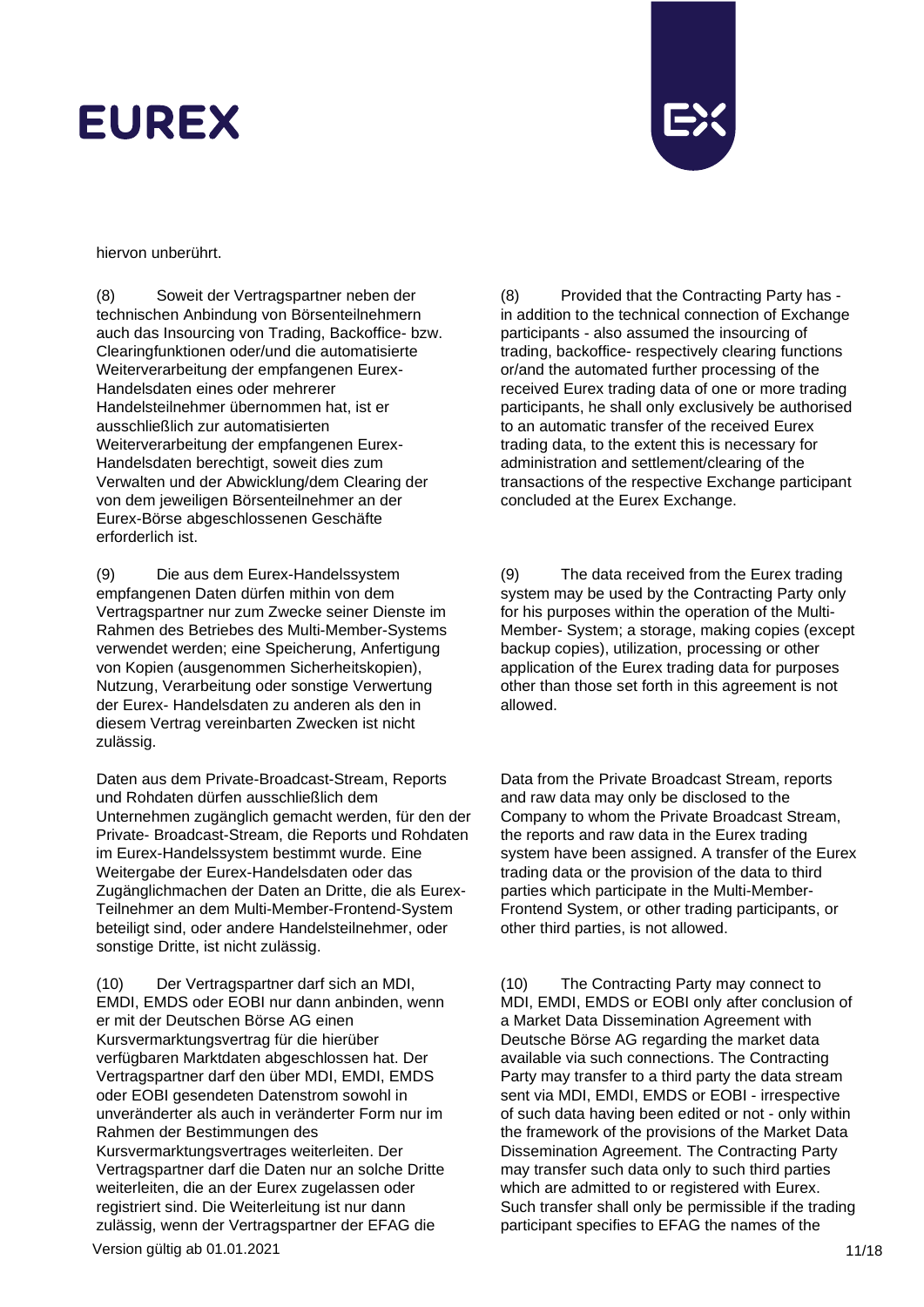

Unternehmen benennt, an die er Daten weiterleitet. companies to which it transfers the data.

(11) Die Vertragspartner sorgen dafür, dass an die Eurex-Systeme angebundene Handelsteilnehmer mit Sitz in den USA lediglich Eurex-Produkte handeln, die von der Commodity Futures Trading Commission genehmigt wurden. Die EFAG veröffentlicht auf der Webseite www.eurexchange.com die hierzu erforderlichen Informationen. Den Vertragspartnern ist es gestattet, den an die Eurex-Systeme angebundenen Handelsteilnehmern mit Sitz in den USA Marktdaten für alle an der Eurex Deutschland angebotenen Produkte zu übermitteln.

(12) Der Vertragspartner ist verpflichtet, jede missbräuchliche, insbesondere die Ordnungsmäßigkeit des Börsenhandels, des Clearings und der Börsengeschäftsabwicklung zuwiderlaufende Nutzung der Multi-Member-Systems zu unterlassen. Das Missbrauchsverbot umfasst auch die Vorgaben der Regelungen der Eurex-Börse, soweit sie die technischen Abläufe innerhalb der Börsen-EDV betreffen. Der Vertragspartner stellt sicher, dass er sämtliche Informationen (z.B. Reports, Daten), die die EFAG an den Vertragspartner übermittelt, an die betroffenen Unternehmen weiterleitet.

## **§ 6a Prüfungen durch die EFAG § 6a Audits by EFAG**

(1) Die EFAG kann durch externen Zugriff oder vor Ort Überprüfungen der Geschäftsräume und Datenverarbeitungssysteme des Vertragspartners hinsichtlich der Einhaltung aller für den Handel an der Eurex Deutschland geltenden Vorschriften vornehmen ("Prüfung"). Gegenstand der Prüfung ist insbesondere die Einhaltung (i) der Börsenordnung für die Eurex Deutschland, (ii) der Bedingungen für den Handel an der Eurex Deutschland, (iii) bilateraler Vereinbarungen zwischen der EFAG und dem Vertragspartner (wie beispielsweise der vorliegende Vertrag) und (iv) sonstiger rechtlicher oder regulatorischer Anforderungen, die für die Mitgliedschaft des Vertragspartners bei der Eurex Deutschland gelten, sowie (v) die Richtigkeit und Aktualität der im Rahmen der Beantragung der Mitgliedschaft bei der Eurex Deutschland zur Verfügung gestellten Daten. Der Vertragspartner kooperiert im Rahmen der Prüfung und sichert seine Unterstützung zu. Der Vertragspartner gewährt der EFAG Zugang zu sämtlichen

(11) Contractual parties shall ensure that connected trading participants located in the United States trade only Eurex products permitted by the Commodity Futures Trading Commission. EFAG shall publish the respective necessary [information](http://www.eurexchange.com/)  [on the website www.eurexchange.com.](http://www.eurexchange.com/) Nothing in this section shall prohibit Contracting Parties from providing connected trading participants located in the United States with market data for all products offered by Eurex Deutschland.

(12) The Contracting Party is obligated to refrain from any improper utilization of the Multi-Member-System, in particular if it runs contrary to the regularity of Exchange trading, clearing and Exchange transaction settlement. The prohibition of misuse also includes the requirements of the rules and regulations of the Eurex Exchange insofar as technical processes within the Exchange-EDP are concerned. The Contracting Party shall guarantee that it will forward to the Companies involved all information (e.g. reports, data) submitted to the Contracting Party by EFAG.

(1) EFAG shall be entitled to conduct on-site or remote inspections on the Contracting Party's premises and data processing systems regarding the compliance with all rules and regulations applicable for the trading at Eurex Deutschland ("Audit"). Subject matter of the Audit shall, in particular, be the compliance with (i) the Exchange Rules of Eurex Deutschland, (ii) Conditions for Trading of Eurex Deutschland, (iii) bilateral agreements between EFAG and the Contracting Party (such as this Agreement) and (iv) further legal or regulatory requirements applicable on the membership relation between Eurex Deutschland and the Contracting Party as well as (v) the correctness and currentness of information given with respect to the application for the membership at Eurex Deutschland. The Contracting Party shall cooperate and support the Audit. The Contracting Party shall grant EFAG access to any written and electronic documentation or data processing systems, as the case may be, to the extent necessary in order to verify the correctness and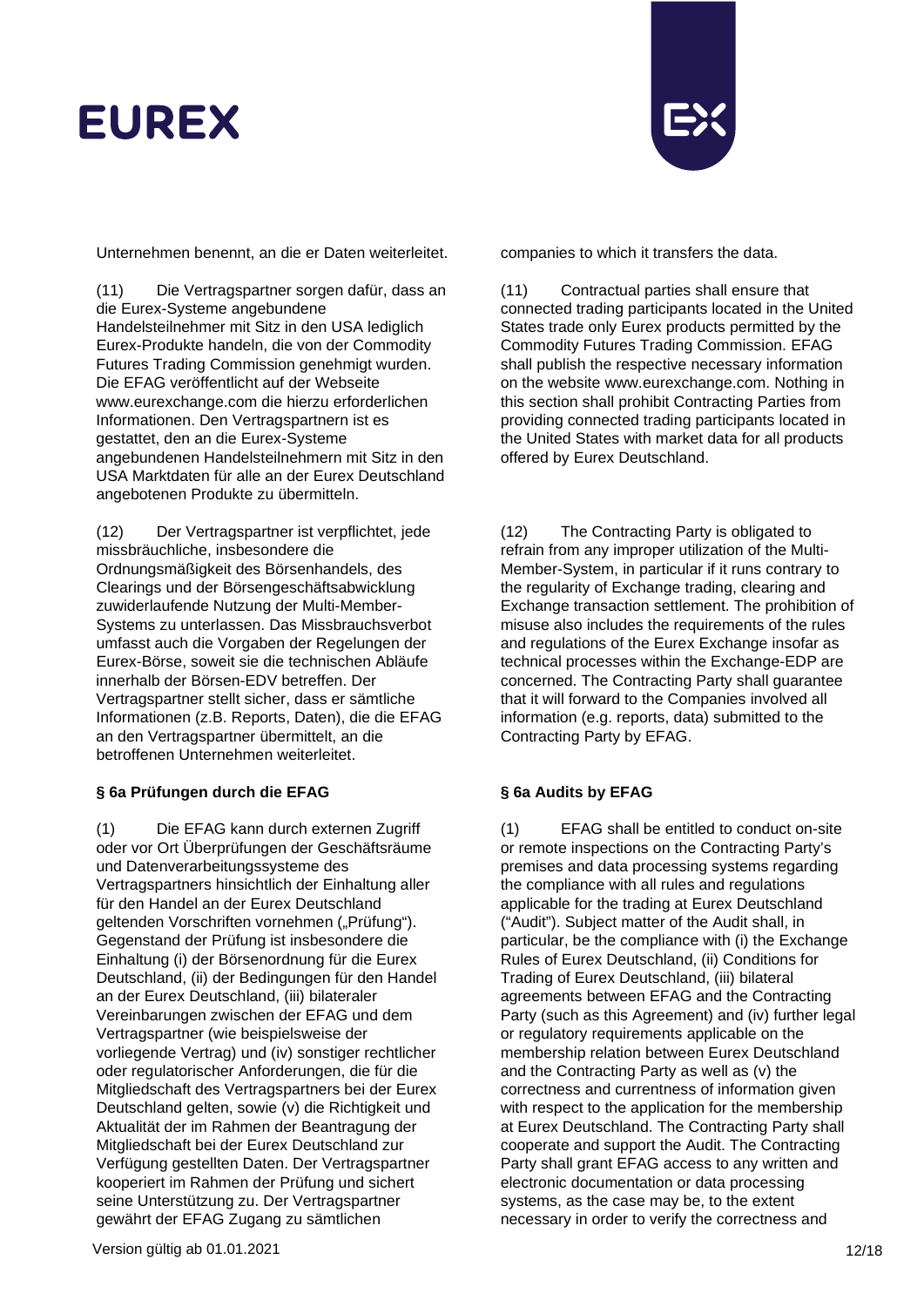

physischen und elektronischen Dokumenten bzw. Datenverarbeitungssystemen, soweit dies für die Überprüfung der Richtigkeit und Vollständigkeit der von dem Vertragspartner für den Handelsteilnehmer, der den Vertragspartner beauftragt hat, zur Verfügung gestellten Daten erforderlich ist. Zur Klarstellung: Von dem Vertragspartner angemietete externe Geschäftsräume sind ebenfalls Gegenstand der Prüfung und der Vertragspartner ermöglicht der EFAG gemäß den Bestimmungen dieses Paragraphen Zugang zu diesen Geschäftsräumen. Die Prüfung erfolgt jedoch so, dass die Betriebsund Geschäftsgeheimnisse des Vertragspartners nicht verletzt werden. Sollte in Ausnahmefällen der Zugang zum Datenverarbeitungssystem des Vertragspartners erforderlich werden, wird dieser Zugang nur mit Unterstützung der Mitarbeiter des Vertragspartners und nur in dem für eine Plausibilitätsfeststellung oder eine Stichprobenprüfung der zur Verfügung gestellten physischen oder elektronischen Dokumente zwingend erforderlichen Umfang gewährt. Die EFAG behandelt sämtliche im Rahmen einer Prüfung eingesehenen Bücher, Aufzeichnungen und elektronischen Daten sowie alle für die Prüfung erforderlichen Arbeitsunterlagen gemäß nachstehendem § 10 vertraulich.

(2) In der Regel sollte höchstens eine (1) Prüfung pro Jahr erfolgen, um unnötige Unterbrechungen des Geschäftsbetriebs des Vertragspartners zu vermeiden. Eine Prüfung wird dreißig (30) Kalendertage, nachdem sie bekannt gegeben wurde, durchgeführt. Der Vertragspartner kann innerhalb von fünfzehn (15) Kalendertagen nach Erhalt der Benachrichtigung die Durchführung der Prüfung zum angekündigten Prüfungsdatum aus berechtigtem Grund verweigern. Eine entsprechende Verweigerung darf höchstens zwei (2) Mal erfolgen. Der Vertragspartner muss dem dritten (3.) von der EFAG angekündigten Prüfungsdatum zustimmen. Verweigert der Vertragspartner die Durchführung der Prüfung zum angekündigten Prüfungsdatum nach Ablauf der Frist von fünfzehn (15) Kalendertagen, muss er der EFAG die aufgrund der späten Absage gegebenenfalls entstandenen Kosten vollumfänglich erstatten.

(3) Abweichend von vorstehendem Abschnitt 2, zweiter Satz, kann die EFAG mit einer Mitteilungsfrist von einer (1) Stunde spezifische

completeness of the information provided by the Contracting Party for the trading participant the Contracting Party was commissioned by. For the avoidance of doubt, third-party premises rented by the Contracting Party shall also be subject to the Audit and the Contracting Party shall enable EFAG to enter these premises as outlined in this section. However, the audit shall be conducted without compromising trade and business secrets of the Contracting Party. Should in exceptional cases, it be necessary to access the Contracting Party's data processing system, such access will only take place with the aid of the Contracting Party's staff and only to the extent absolutely necessary for a verification of the plausibility or random verification of written or electronic documentation provided. EFAG shall treat all books, records and electronic data inspected in the course of an Audit as well as all work papers necessary for the Audit as confidential in accordance with Section 10 below.

(2) In general, there should be not more than one (1) Audit per year in order to avoid unnecessary interruptions of the Contracting Party's business operations. An Audit shall be conducted thirty (30) calendar days after it has been announced. The Contracting Party may refuse for justifiable reasons to have the Audit conducted on the announced audit date within fifteen (15) calendar days after receiving the notification. Such refusal may only be made on a maximum of two (2) occasions. The third (3rd) audit date announced by EFAG must be accepted by the Contracting Party. If the Contracting Party refuses to permit the Audit to be carried out on the audit date announced after the fifteen (15) calendar days deadline, it shall reimburse EFAG in full for any costs incurred due to the late cancellation.

(3) In deviation to paragraph 2 second sentence above, EFAG may audit specific server locations which do not cause any interruptions of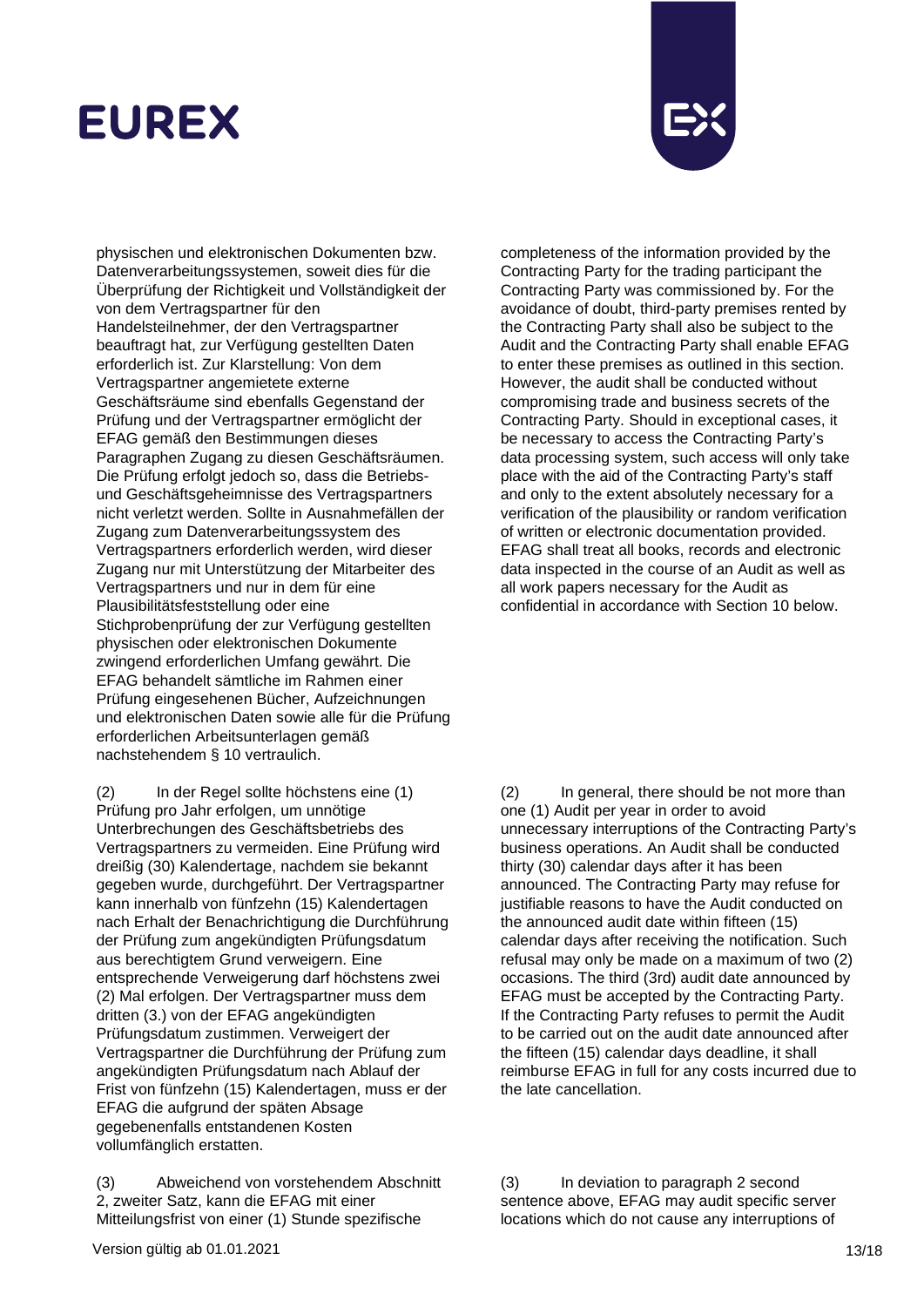

Server-Standorte prüfen, die keine Unterbrechung der Geschäftsaktivitäten des Vertragspartners verursachen, um zu evaluieren, ob die Verbindung zum Server manipuliert wurde. Bestehen für die EFAG hinreichende Gründe für die Annahme einer Manipulation, kann die EFAG einen Server-Standort mehr als ein (1) Mal pro Jahr prüfen.

(4) Die Prüfungskosten trägt in der Regel die EFAG. Allerdings trägt der Vertragspartner (zusätzliche) der EFAG im Rahmen der Prüfung entstandene Kosten, die darauf zurückzuführen sind, dass der Vertragspartner die geltenden Vorschriften nicht ordnungsgemäß einhält bzw. seinen Pflichten zur allgemeinen Kooperation und Unterstützung nicht nachkommt oder darauf, dass er die für die Prüfung erforderlichen Dokumente nicht zeitnah zur Verfügung gestellt hat. Sollte die Prüfung ergeben, dass eine Manipulation gemäß vorstehendem Abschnitt 3 vorliegt, trägt der Vertragspartner die Prüfungskosten.

(5) Hindert der Vertragspartner die EFAG daran, Prüfungen gemäß der vorstehenden Abschnitte 1 und/oder 2 durchzuführen, kann die EFAG den Betrieb der technischen Infrastruktur, die Gegenstand der von der EFAG geplanten Prüfung ist, vorübergehend einstellen. Die EFAG setzt den Betrieb der technischen Infrastruktur fort, sobald eine Prüfung gemäß den in diesem § 6a aufgeführten Bestimmungen ordnungsgemäß durchgeführt wurde.

## **§ 7 Haftung § 7 Liability**

(1) Die Haftung der Parteien für leicht fahrlässige Pflichtverletzungen ist ausgeschlossen, sofern diese nicht Schäden aus Verletzung des Lebens, des Körpers, der Gesundheit oder Garantien betreffen oder Ansprüche nach dem Produkthaftungsgesetz berührt sind. Unberührt bleibt ferner die Haftung für die Verletzung von Pflichten, deren Erfüllung die ordnungsgemäße Durchführung des Vertrages überhaupt erst ermöglicht und auf deren Einhaltung die geschädigte Partei vertrauen darf. Gleiches gilt für Pflichtverletzungen von Erfüllungsgehilfen.

(2) Soweit eine Partei zum Ersatz vergeblicher Aufwendungen verpflichtet ist, gilt Absatz 1 entsprechend.

(3) Die Parteien haften nicht für Schäden, die (3) The Contracting Parties shall not be liable

the Contracting Party's business and with a prior notice period of one (1) hour in order to assess whether the connection to the server has been manipulated. If EFAG has reasonable grounds to belief that a manipulation has been occurred, EFAG may conduct more than one (1) audit per year of a server location.

(4) The costs of an Audit shall generally be borne by EFAG. However, the Contracting Party shall bear (additional) costs that EFAG incurs during the Audit and which are caused by the fact that the Contracting Party is not duly complying with the applicable rules and regulations, its general cooperation and support duties or has delayed the provision of documents required to perform the Audit. In the event that the Audit reveals a manipulation pursuant to paragraph 3 above, the Contracting Party shall bear the costs of the Audit.

(5) If the Contracting Party hinders EFAG to conduct Audits pursuant to paragraphs 1 and/or 2 above, EFAG may temporarily halt the operation of the technical infrastructure EFAG intended to audit. EFAG shall recommence the operation of the technical infrastructure once an audit could be properly conducted pursuant to the rules laid down in this Section 6a.

(1) The Contracting parties shall not be liable in the event of simple negligence, unless injury of life, body, health or guarantees as well as under the Product Liability Act are concerned. Furthermore, the liability for the violation of duties - the fulfilment of such duties enabling the orderly implementation of the Connection Agreement in the first place, and on the adherence to which the injured party may rely - shall remain unaffected. The same shall apply for violations of duty by persons the obligor uses to fulfil its obligation.

(2) To the extent a Contracting Party shall be obligated to substitute futile expenditures, Paragraph 1 shall apply.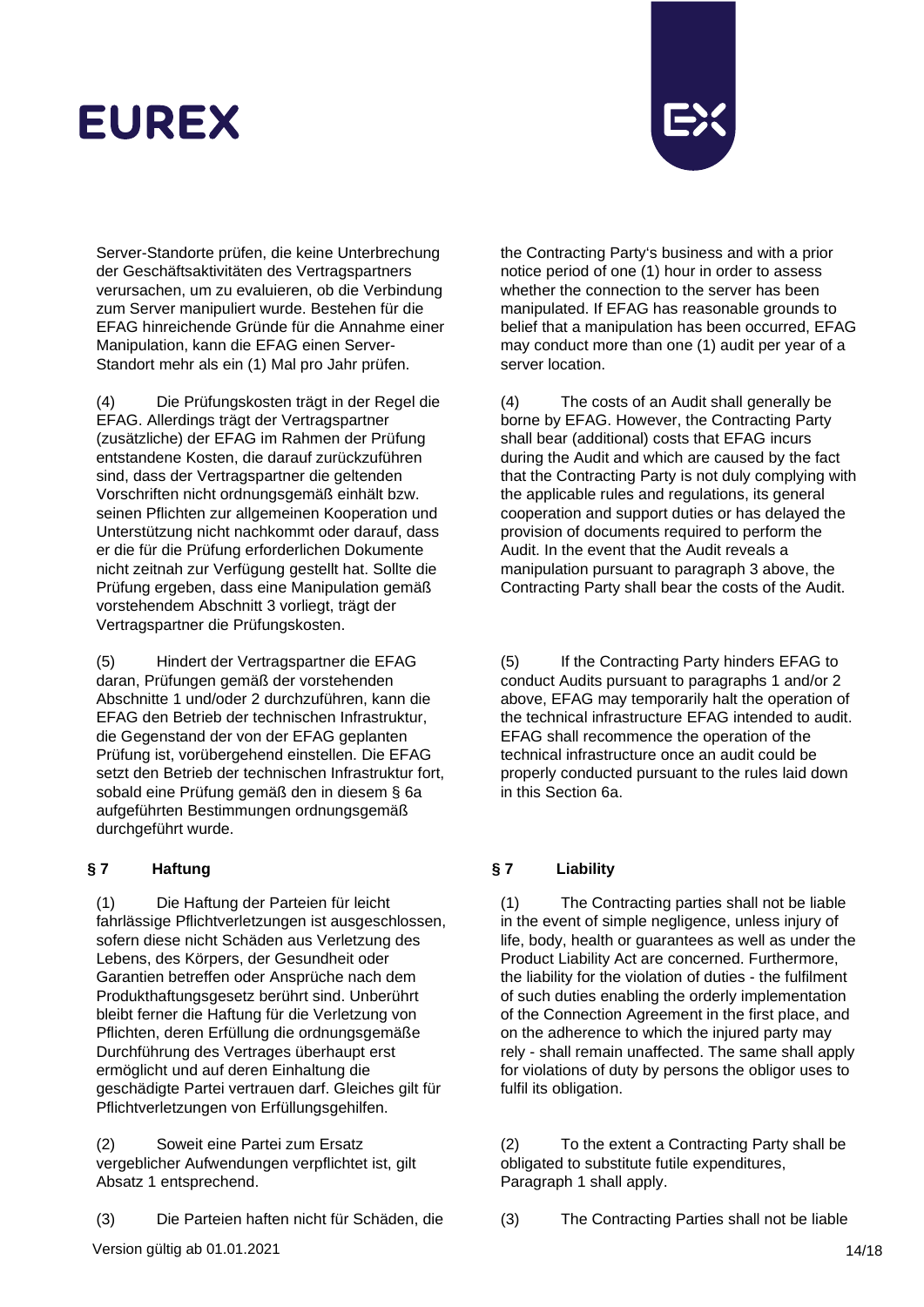

durch höhere Gewalt, Aufruhr, Kriegs- und Naturereignissen oder durch sonstige von ihnen nicht zu vertretende Vorkommnisse (z. B. Streik, Aussperrung, Verfügungen von hoher Hand im Inoder Ausland) eintreten. Als höhere Gewalt gilt auch Schadsoftware oder vorsätzliche Angriffe auf das die Börsen-EDV durch Dritte, sofern jeweils angemessene Schutzvorkehrungen getroffen wurden.

## **§ 8 Gewährleistung § 8 Guarantee**

(1) Sofern die nach dem vorliegenden Vertrag geschuldeten Leistungen Dienstleistungen sind (z.B. anfängliche und laufende Beratung im Wege des First- und Second-Level-Support), besteht zwischen den Parteien Einvernehmen, dass diese Dienstleistung nicht auf den Eintritt eines konkreten Erfolges abzielt.

(2) Die EFAG übernimmt keine über die gesetzlichen Pflichten oder diesen Anschlussvertrag hinausgehende Gewährleistung für den unterbrechungs- oder fehlerfreien Betrieb des Netzwerks der EFAG oder der Börsen-EDV.

(1) Der Vertrag wird für eine unbestimmte Laufzeit geschlossen. Jede Partei kann diesen Vertrag mit einer Frist von einem Monat zum Monatsende kündigen. Das Recht zur fristlosen Kündigung aus wichtigem Grund bleibt hiervon unberührt. Ein wichtiger Grund zur Kündigung liegt für EFAG insbesondere vor, wenn

- a) sich der Vertragspartner für zwei aufeinander folgende Monate mit der Zahlung der Entgelte oder eines erheblichen Teils dieser Entgelte in Verzug befindet;
- b) der Vertragspartner trotz Abmahnung die Verletzung wesentlicher vertraglicher Pflichten in dem Vertrag nicht binnen 14 Kalendertagen nach Zugang der Abmahnung beendet oder
- c) der Vertragspartner zahlungsunfähig, über das Vermögen des Vertragspartners das Insolvenzverfahren eröffnet, oder ein Antrag auf Insolvenz mangels Masse abgelehnt wird.

for damages caused by force majeure, riot, war and forces of nature or by other events they are not responsible for (e.g. strike, lockout, instructions of higher authority domestic or abroad). Malware or deliberate attacks towards the Exchange-EDP by a third party shall also be considered as force majeure provided that appropriate protections had been taken.

(1) Provided the performances owed pursuant to the present agreement are services (e.g. first and current consultation in the course of first- and second level support), the parties agree that this service does not serve the purpose of entry of an actual success.

(2) EFAG shall not assume any guarantee exceeding the statutory provisions or this connection agreement for the operation of the network of EFAG or the Exchange-EDP, such operation supposed to be free of interruptions or errors.

### **§ 9 Laufzeit und Kündigung § 9 Duration and Termination**

(1) The Connection Agreement is concluded for an unlimited duration. The parties shall be entitled to terminate the Connection Agreement with a one month's notice to the end of a month. The right of the parties for termination without notice for material reason shall not be affected. A particular material reason for EFAG shall exist if

- a) the Contracting Party is in delay with the payment of the fees or a major part thereof for two succeeding months;
- b) the Contracting Party despite warning does not terminate the violation of essential contractual duties in the agreement within 14 calendar days after receipt of such warning or
- c) the Contracting Party will become insolvent, insolvency proceedings on the assets of the Contracting Party are opened, or an application for insolvency will be refused for lack of assets.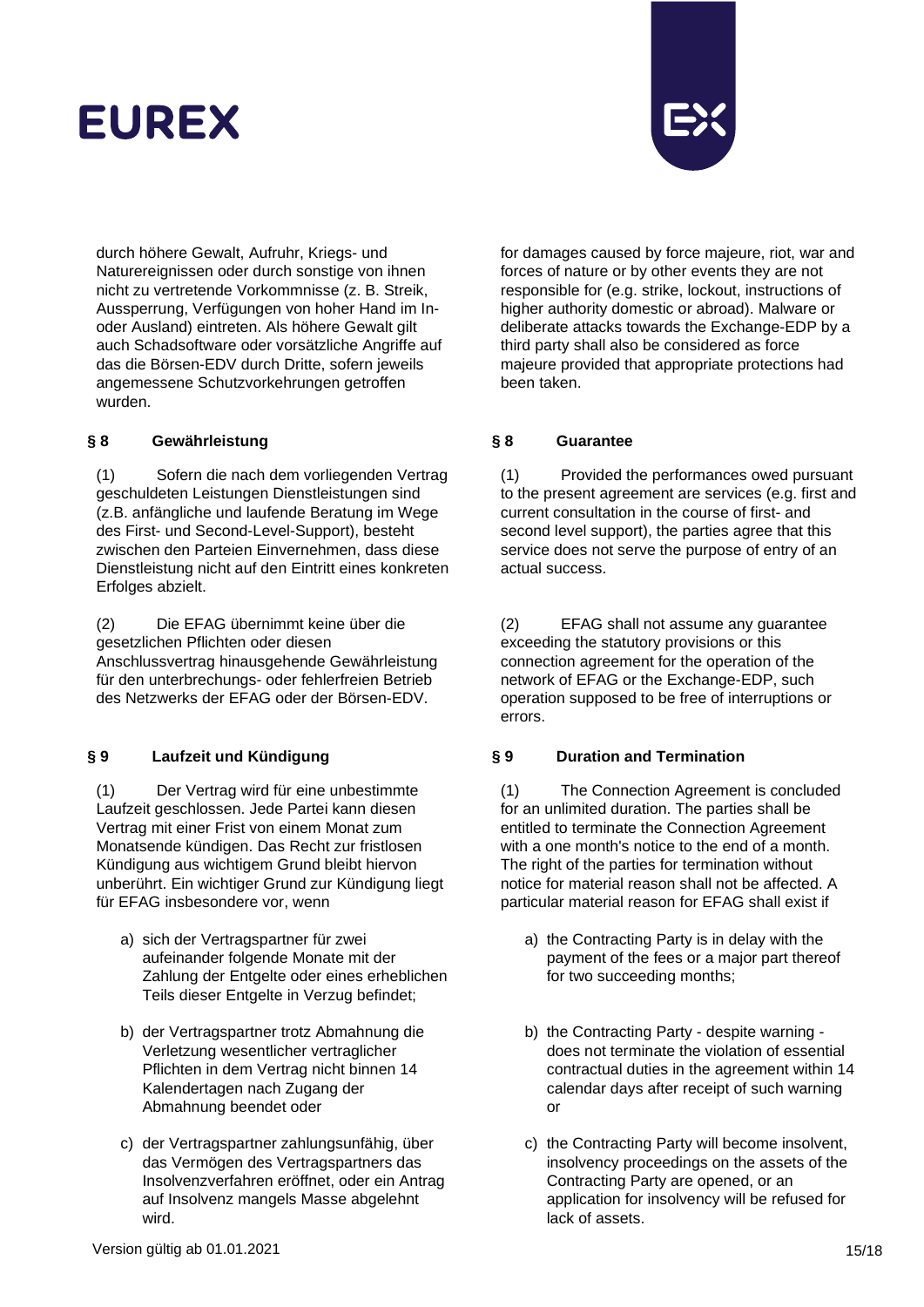(2) Jede Kündigung dieses Vertrages bedarf der Schriftform.

(1) Die Parteien verpflichten sich, während und nach der Laufzeit des Anschlussvertrages Informationen die ihnen von der jeweils anderen Partei, deren verbundenen Unternehmen, Beratern oder in deren Auftrag von sonstigen Dritten im Zusammenhang mit der Zusammenarbeit zugänglich gemacht wurden oder zur Kenntnis gelangt sind, geheim zu halten und gegen unbefugten Zugriff zu sichern.

Jede Partei legt die von ihr eingegangenen Verpflichtungen zur Geheimhaltung auch allen Personen oder Gesellschaften auf, die von ihr mit Leistungen aus dem Anschlussvertrag betraut werden. Die Parteien sind berechtigt, die Informationen den mit Ihnen im Sinne von § 15 Aktiengesetz verbundenen Unternehmen sowie ihren Dienstleistern offen zu legen, soweit dies betrieblich notwendig ist und die Empfänger der Information zur strikten Wahrung der Vertraulichkeit der Informationen verpflichtet sind. Jede Partei ist berechtigt, Informationen Dritten, insbesondere öffentlichen Stellen, offen zu legen soweit diese Offenlegung aufgrund geltenden Rechts oder Verfügung von Hoher Hand erforderlich ist. Die Offenlegung ist der anderen Partei vorab schriftlich mitzuteilen; soweit dies rechtlich nicht zulässig ist, erfolgt die Mitteilung unverzüglich nach Entfall des Hinderungsgrundes.

(2) Von der Geheimhaltungsverpflichtung ausgeschlossen sind Informationen,

- die öffentlich zugänglich sind und der empfangenden Partei zum Zeitpunkt des Erhalts bereits bekannt waren oder später von der weitergebenden Partei veröffentlicht wurden, oder
- die unabhängig und selbständig von der empfangenden Partei entwickelt wurden, ohne gleichartige Informationen der anderen Partei gekannt oder verwendet zu haben, oder



(2) Each termination shall be made in writing.

## **§ 10 Vertraulichkeit, Datenschutz § 10 Non-Disclosure, Data Protection**

(1) The Parties agree to keep secret and secure against unauthorized access, both during and after the duration of the Connection Agreement, any information to which they have been granted access to within the context of the cooperation by the respective other Party, its affiliated companies, advisors or by other third parties acting on its behalf, or of which they have gained knowledge within the context of the cooperation.

Each Party shall also impose the obligations to maintain secrecy which such Party has agreed to on any and all persons or companies which have been entrusted with the provision of services in connection to the Connection Agreement. The Parties are entitled to disclose the information to affiliated companies within the meaning of Section 15 Aktiengesetz (German Stock Corporation Act) as well as to their service providers to the extent that such disclosure is necessary for business operations and that the recipients of such information are obligated to keep such information strictly confidential. Each Party is entitled to disclose information to third parties, in particular to public bodies, to the extent such disclosure is required due to applicable law or acts of authorities. The respective other Party is to be provided with advance notification of such disclosure in writing; in case such notification is prohibited by law, notification shall be provided immediately upon such prohibition becoming ineffective.

- (2) Any information which
	- is publicly available and which was already known to the receiving Party at the time of receipt or which was subsequently published by the disclosing Party, or which
	- was developed independently and autonomously by the receiving Party without knowledge or use of equivalent information of the respective other Party, or which
	- was disclosed to the receiving Party by a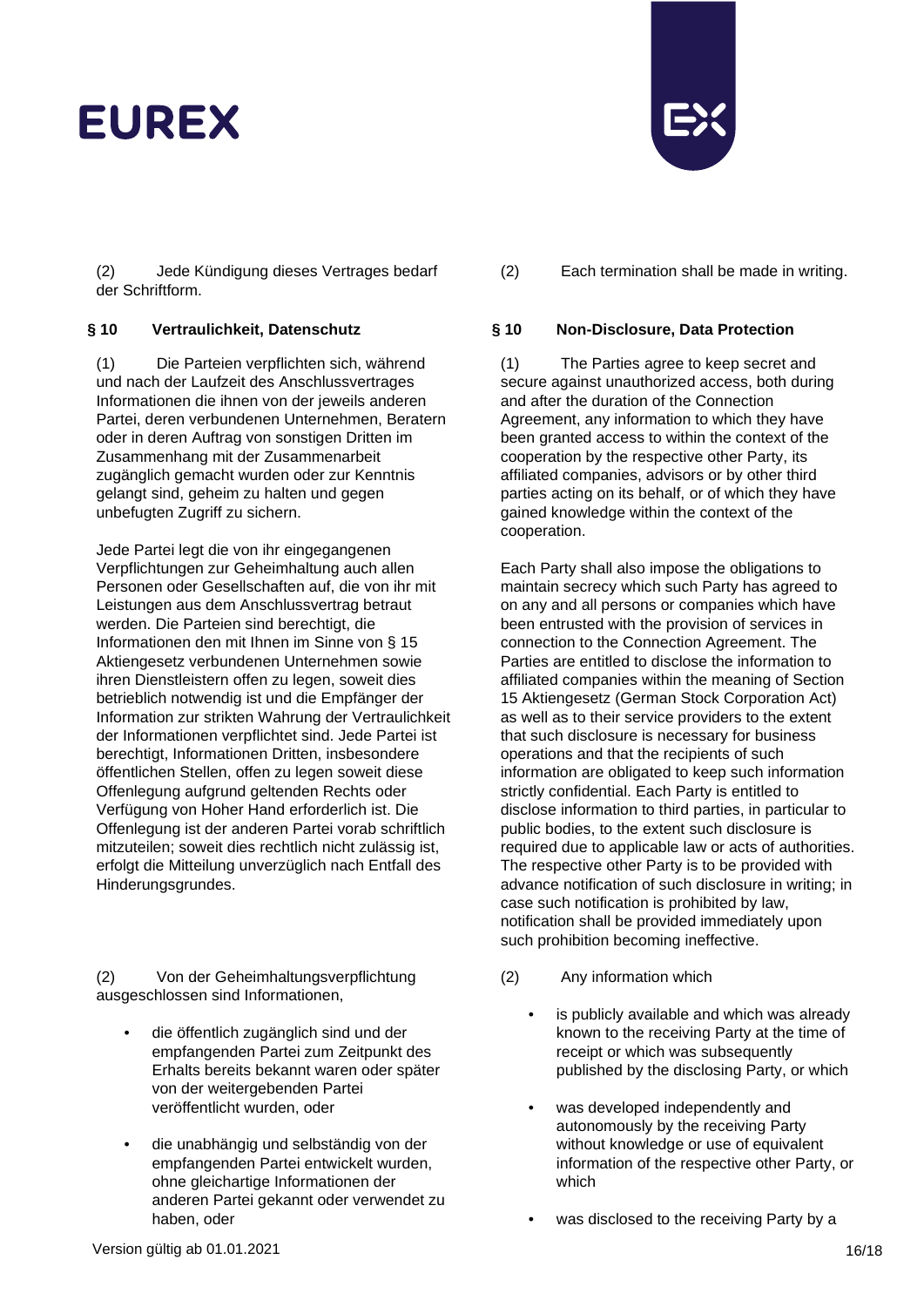• die der empfangenden Partei von einem Dritten offengelegt wurden, der nach Kenntnisstand der empfangenden Partei zu der Offenlegung berechtigt ist und keiner Geheimhaltungsverpflichtung unterliegt.

(3) Ausschließlich mit EFAG gemäß § 15 AktG verbundene Unternehmen sind berechtigt, die Informationen zu erfassen, verarbeiten und nutzen (a) sofern diese zur Geheimhaltung der Informationen verpflichtet sind, und (b) sofern dies zur Vertragsdurchführung, zur Analyse oder Verbesserung der Qualität ihrer Leistungen oder ihres Leistungsportfolios oder zur Kundeninformation erfolgt und (c) sofern diese Informationen personenbezogene Daten sind, (i) die Unternehmen, an die diese personenbezogenen Daten übermittelt werden, ihren Sitz in einem Mitgliedsstaat der Europäischen Union oder einem anderen Vertragsstaat des Abkommens über den Europäischen Wirtschaftsraum haben oder die Einhaltung eines angemessenen Datenschutzniveaus gewährleisten und (ii) das Datengeheimnis gemäß § 5 Bundesdatenschutzgesetz gewahrt bleibt.

(4) Der Vertragspartner stimmt der Zusendung von Werbung per elektronischer Post durch EFAG und die mit ihr gemäß § 15 Aktiengesetz verbundenen Unternehmen zu. Diese Zustimmung kann jederzeit durch Zusendung einer Mitteilung an die E-Mail-Adresse client.services@eurexchange.com unentgeltlich widerrufen werden.

## **§ 11 Übertragung der Rechte und Pflichten aus diesem Vertrag**

Die EFAG ist berechtigt, den Vertrag mit allen Rechten und Pflichten auf ein verbundenes Unternehmen im Sinne der §§ 15 ff. Aktiengesetz zu übertragen oder abzutreten. Mit Übertragung oder Abtretung des Vertrags ist dann nur noch die übernehmende Gesellschaft aus dem Vertrag berechtigt und verpflichtet; die EFAG wird aus allen Verpflichtungen aus dem Vertrag entlassen. Macht sie hiervon Gebrauch, hat sie dies dem Multi-Member-System Provider mit einer Frist von sechs (6) Wochen im

third party which, to the best of the knowledge of the receiving Party, is authorized to disclose such information and which is not subject to an obligation to maintain secrecy,

is exempt from the obligation to maintain secrecy.

(3) Only companies affiliated with EFAG pursuant to Section 15 AktG (Aktiengesetz; German Stock Exchange Act) are entitled to record, process and use such information (a) to the extent such affiliated companies are obligated to keep such information secret, and (b) to the extent such recording, processing and use takes place in order to execute the Connection Agreement, in order to analyze or improve the quality of their service or their service portfolio or in order to provide information to customers, and (c) to the extent such information consists of personal data, (i) provided that the companies to which such personal data is transmitted have their registered office in an EU Member State or in another contracting state of the European Economic Area Agreement, or that such companies guarantee compliance with an appropriate level of data protection, and (ii) provided that data secrecy pursuant to Section 5 Bundesdatenschutzgesetz (German Federal Data Protection Act) is observed.

(4) The Contracting Party agrees to receiving advertisements via electronic mail by EFAG and by its affiliated companies pursuant to Section 15 Aktiengesetz (German Stock Corporation Act). This agreement may be revoked at any time and free of charge by sending a notification to the following email address: client.services@eurexchange.com.

## **§ 11 Transfer of rights and responsibilities under this Agreement**

EFAG shall be entitled to assign or transfer all rights and obligations under the Agreement to an affiliated company within the meaning of §§ 15 ff. of the German Stock Corporation Act. Upon assignment or transfer of the Agreement, only the assuming company shall be a party to the rights and obligations; EFAG shall be released from all obligations under the Agreement. In case EFAG intends to carry out such assignment, EFAG shall have to inform the Multi-Member-System Provider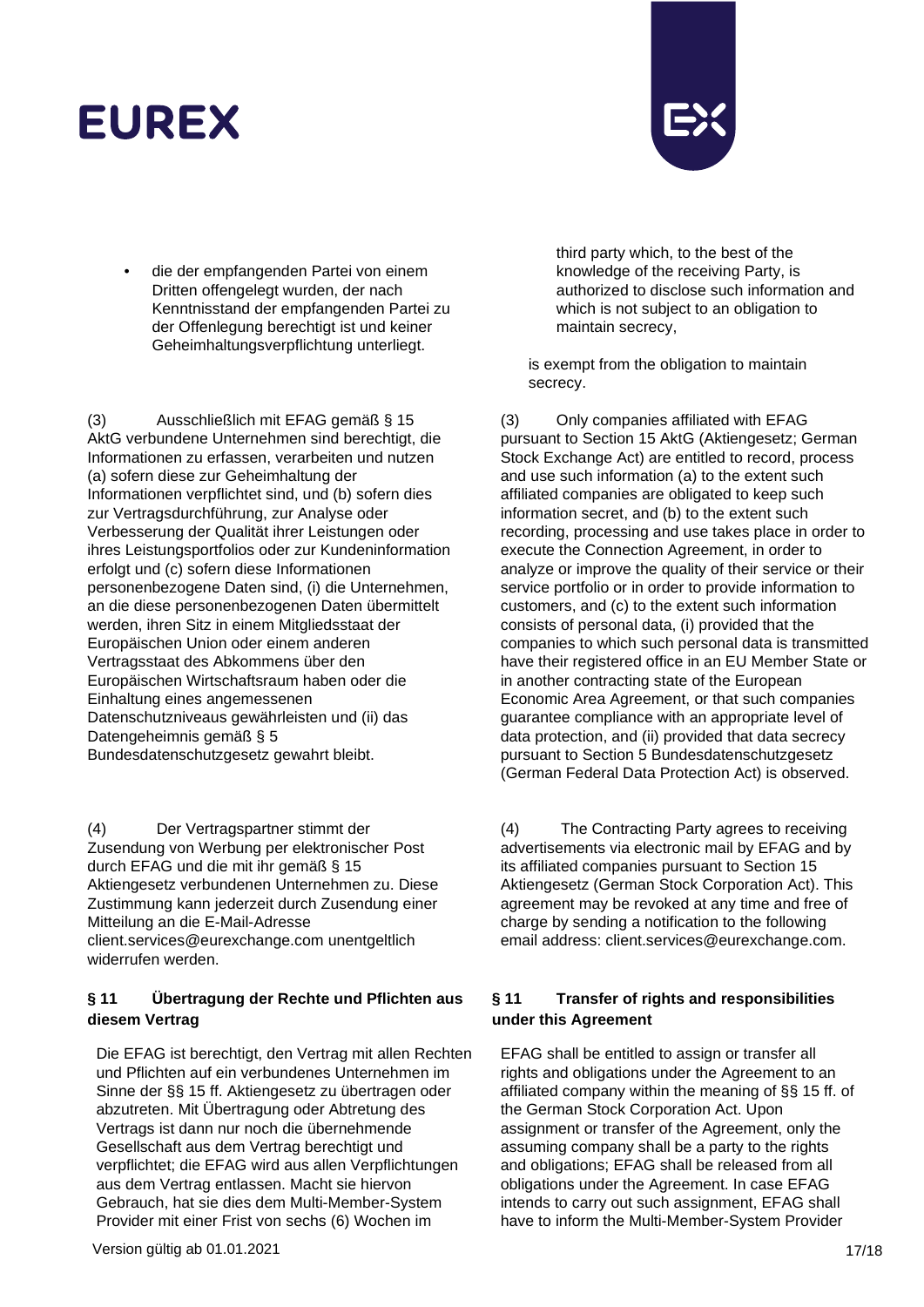



Die EFAG ist berechtigt, die AGB jederzeit unter angemessener Berücksichtigung der Interessen des Vertragspartners zu ändern. Änderungen der AGB werden dem Vertragspartner sechs (6) Wochen vor deren Wirksamkeit bekannt gegeben. Sie gelten als genehmigt, wenn der Vertragspartner nicht innerhalb von sechs (6) Wochen nach Bekanntgabe der Änderung schriftlich Widerspruch bei der EFAG erhebt.

Voraus schriftlich mitzuteilen. giving six (6) weeks prior written notice.

### **§12 Änderungen §12 Amendments**

EFAG shall be authorized to amend the General Terms and Conditions at any time under due consideration of the interests of the Contracting Party. Amendments to the General Terms and Conditions shall be announced to the Contracting Party six (6) weeks prior to their effectiveness. They shall be deemed to be approved unless the Contracting Party submits a written objection to EFAG within six (6) weeks after announcement of the amendment.